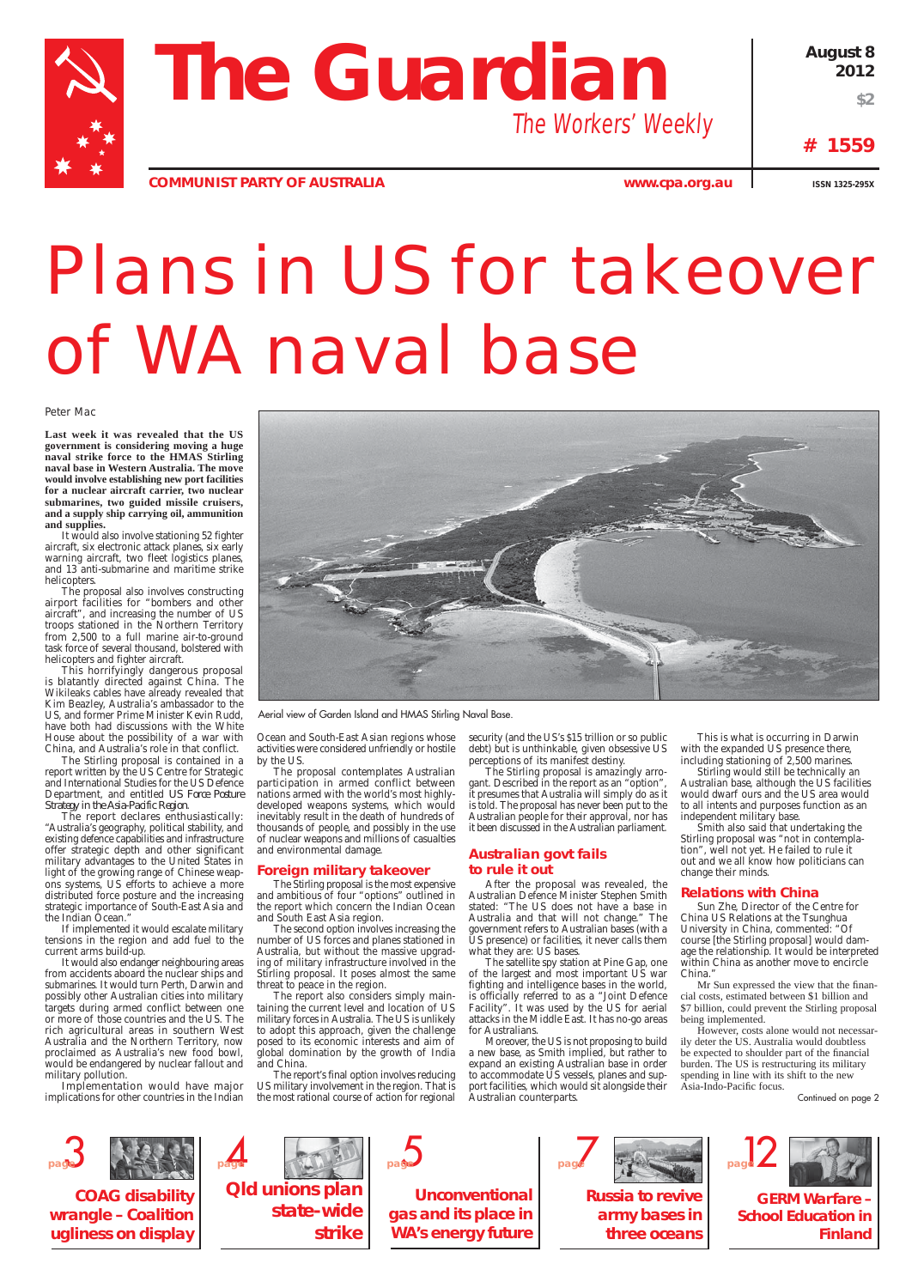# *The Guardian*

Issue 1559 August 8, 2012

## **PRESS FUND**

**Big business claims that the private sector is more efficient than the government. NSW homeowners who have solar panels on their roofs aren't convinced. They feed energy back into the power grid and should therefore receive either a reduced bill or a cheque if they've produced excess energy. But no! Instead, they get a bill from one company for the energy they drew from the grid, and a cheque from a totally different company for what they fed back. How inefficient is that? Now, for the Press Fund we just make one request, that you support us with a contribution for the next issue! Our sincere thanks go to this week's contributors, as follows:**

**J R Allen \$10, Grant Drew \$50, Noel Hazard \$20, Ina Heidtman \$20, Mark Manion \$5, Peter Reed \$100, "Round Figure" \$15 This week's total: \$220 Progressive total: \$6,390**

# **No medals for the private sector**

**It used to be government policy that major sporting events would be available to viewers on free-to-air television. But not any more if the present Olympic coverage is anything to go by. The present Channel 9 monopoly over free-to-air coverage is scandalous. The criticisms of narrow focus on a few sports, the focus on Australians, the failure to show whole or even substantial parts of matches and constant interruptions with advertisements are well founded. So too are the complaints about endless repetition of swimming events and the analysis of them. The Olympics is an unparalleled opportunity to watch the top athletes in a wide range of sports. But not in the hands of Channel 9. Instead we have been fed a constant stream of drivel and hype.**

**The media pressure placed on athletes was appalling. At times you could be forgiven for thinking that only Australia, despite its relatively small population, went into the Games with any medal chances. There were the political attacks on the young Chinese swimmer with wild accusations about drugging, that her performances were impossible. At the same time miracle performances by an American swimmer were heralded as the greatest sporting achievement ever.**

**Nine and Foxtel Pay TV have a monopoly of coverage. It was quite different to the 2008 Olympics when a commercial channel did the sensational short grabs in a few select sports and endless medal ceremonies, and the free-to-air public broadcaster SBS ran a full schedule of matches and events covering a range of sports. It was possible to turn on and watch a badmington or table tennis match in its entirety, to see all the competitors in javelin throwing, or watch the wrestling if that was your interest. Viewers were exposed to a range of sports that they were not necessarily familiar with and possibly even motivated to take up a sport.**

**The SBS coverage was not, "Aussies, repeats of Aussies, interviews of Aussies, analysis of Aussies, back stories of Aussies", to quote one response to the** *Courier Mail's* **request for feedback on Nine's coverage. "It's a World Game, not the Aussie Games.'' The Olympics are "about the world coming together to celebrate sports and the Olympics spirit. The media has completely insulted the Games with their obsession with Aussies and gold medals.'' There was no free-to-air SBS with its excellent coverage this time. Anyone who wanted to see the sports being played, rather than watch sobbing competitors and gold medal counts needed to sign up with Foxtel – not just for the basic package but for additional sports channels. Nine and Foxtel paid about \$120 million to the International Olympic Committee for their TV monopoly over the 2010 winter Olympics and the London Games.**

**Even in cold, economic terms, Nine's attempts to foster Australian nationalism have misfi red. It is missing out on a huge potential audience. Australia is a multicultural country with ethnic communities who might like to have seen the football or basketball team from their homeland compete. While Nine has drawn large audiences, there are millions more who turned off after a couple of evenings frustrated at not seeing sports events. Some in desperation took out a subscription to Foxtel, which after all was one of the aims of the exercise.**

Contacts for the candidates: Tony Oldfield admin@battler.org.au Denis Doherty cpa@cpa.org.au **C** 

**The coverage has generated its own backlash. It has kindled negative assessments of the Australian Olympic squad in spite of numerous outstanding performances. There appears to be an attitude that if the media monopolies are going to provide multi-million dollar coverage, the athletes had better deliver gold or else.**

**Nine made a big thing that it was bringing live coverage, but had a knack of cutting off live events at critical moments to run ads or repeat an interview or summary of events for the third of fourth time. Even Aussie tennis hero Lleyton Hewitt got cut off. People want to see a sport being played to its full, not a couple of players walking off a court or table at the end of a match.**

> It is entirely possible that as a first step in this process the US will demand increased access to the Stirling base, and that a Labor or Liberal government will be all too willing to comply. The Australian people must prevent this happening.  $\bullet$

**The more technologically astute viewers have found online streams to watch for free but not everyone has the knowhow or is in a position to do this, nor should they need to.**

**Channel 9 and Foxtel's monopoly of TV coverage are the antithesis of the "Olympic Spirit" and the much touted claim of being "the people's games". The Olympic Games is the largest private, corporate event in the world and the corporate monopoly over the coverage of these Games in Australia is just one facet of that profi t-driven event in which athletes become commodities. It is time to begin the campaign for our public broadcasters to be given the right to cover the next Olympics and other major sporting events.**

# **Two Communists running in local government elections**

### Dr Hannah Middleton

**The local council areas of Auburn and the City of Sydney will feature party members running as candidates. In Auburn, running for the** *Battler* **is Tony Oldfi eld, a well-known local activist and party member. In the City of Sydney is Denis Doherty running as Mayoral and Councillor Candidate with the Housing Action Team.**

Both comrades have been heavily involved in their local communities acting to encourage the use of local government resources for ordinary people. In Tony's case the group he belongs to (the *Battler* and www. battler.org.au) have been involved in a campaign to stop the state Liberal government sending radioactive waste from the north shore suburb of Hunters Hill to a storage facility in Lidcombe.

They have also lead successful campaigns to stop large areas from being re-zoned for high-rise development. Tony spoke with *The Guardian* and said, "I am proud to have been chosen to head the ticket for the **Battler**. This group has worked hard in the last four years and scored some great victories. It just shows what communities can achieve when they fight-back against big business and property developers"

Denis Doherty on the other hand is part of a historic shift in left politics in Sydney where the team of which he is the lead member is composed of

Socialist Alliance members and other community members. The Housing Action Team has Ray Jackson from the Indigenous community, Raul Bassi an Argentinian migrant and now activist, Jay Fletcher journalist with the *Greenleft* and Andrew Chuter a maths teacher from Erskinville.

Denis too, has been active in the community over many years and with the Port Jackson branch of the CPA and has attempted to either protect the community from the ravages of the developers or to foster community spirit through the local youth centre or community centre. Most recently he has been involved in protecting the

Glebe estate from destruction both by Labor and Liberal state governments.

Both of these comrades deserve your support in the coming period up to the September 8 local government elections. We ask all our members and supporters to get in touch with either candidate and offer support both financial and physical. We need people to leaflet and people to staff the booths.

# **Plans in US for takeover of WA naval base**



Denis Doherty is running for the City of Sydney.



Continued from page 1

In addition, Congress has shown no real willingness to curb military spending, despite the US national debt.

Song Xiaojun, editor of China's *Naval and Merchant Ships* magazine commented that China would cut off economic ties with Australia if it participated in any sovereignty dispute, for example, over the disputed islands in the South China Sea which has rich deposits of oil and gas.

That would not have serious economic implications for China in the immediate future as it already has vast stocks of coal and iron ore, much of it imported from Australia. On the implications for the Australian economy.

The adoption of the Stirling option cannot be ruled out. The US depends on its overseas bases to exert its imperial power and its war plans. It has worn out its welcome in several countries, not least because of the arrogant and abusive attitude of US military personnel to local residents, particularly women, who are in constant danger of sexual attacks.

other hand, it would have major base. The US has already been

> Sydney District Committee, Communist Party of Australia invites you to a public meeting on

# atin America in Revolt

Saturday 11 August  $6-8$  pm 74 Buckingham Street, Surry Hills (5 minutes from Central Railway Devonshire exit)

# **Speaker Dr Carolus Wimmer**

Light refreshments provided Entry \$20, conc. \$12 Inquiries: Hannah on 0418 668 098



The doors are now shutting for the US. In 1975 it lost its bases in Vietnam and later the Clark Airfield in the Philippines. Pressure is mounting on the Japanese government to kick the US out of its massive Okinawa

forced to agree to the removal of 9,000 marines who need new homes. Some will go to Guam and Haiti. And the remainder? Australia?

The Stirling proposal may not only be adopted but could become the thin end of the wedge, with the West Australian coastline eventually becoming a bristling line of US military ports, airfields and encampments.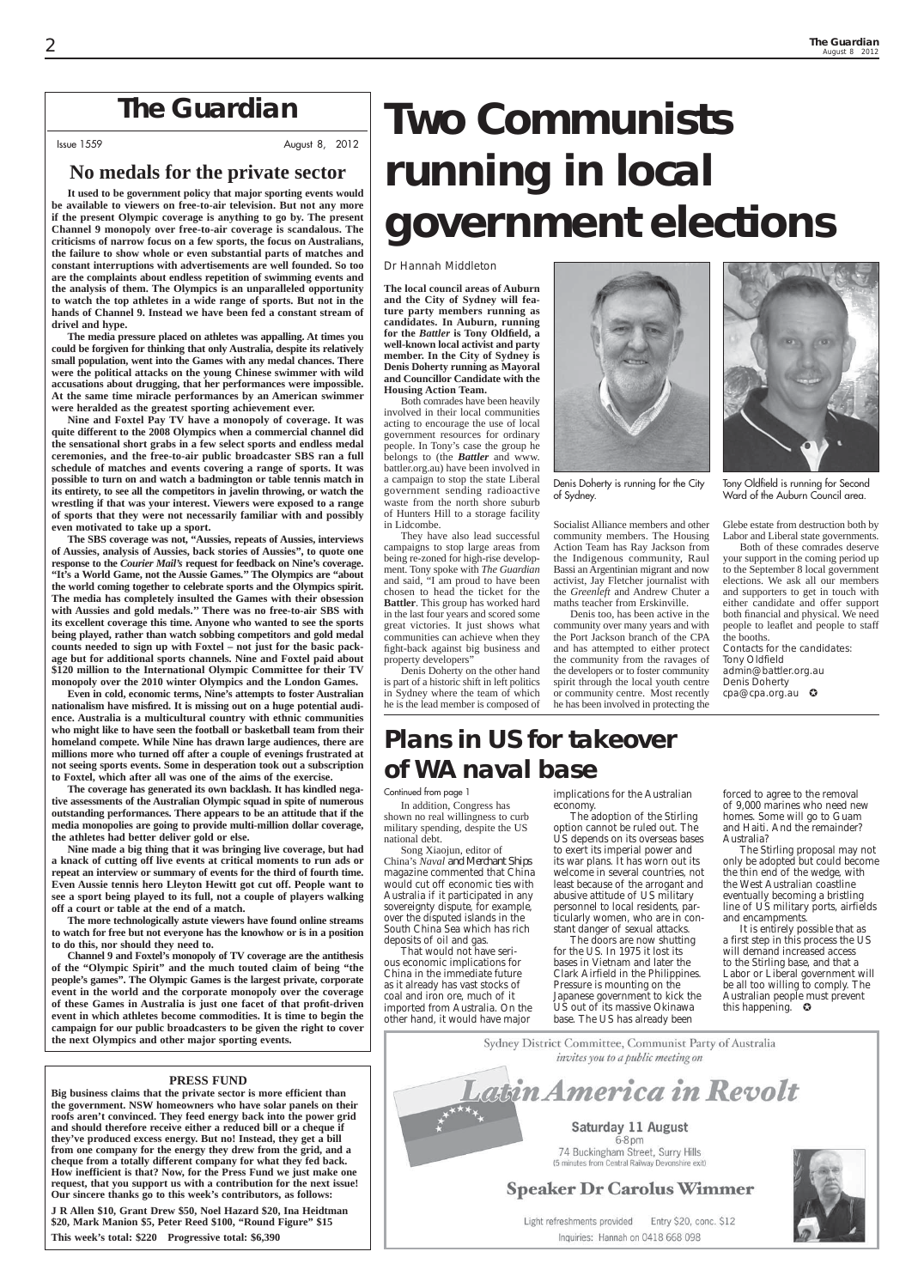### Bob Briton

**Horse-trading at the recent Council of Australian Governments (COAG) meeting turned uglier than usual when the issue of the National Disability Insurance Scheme (NDIS) was tabled. The Prime Minister was keen to get state government agreement to part-fund trials of the much-vaunted scheme but at fi rst only South Australia, the ACT and Tasmania would agree. Premiers from Queensland, NSW and WA stood by the current Coalition line that the scheme is too lavish given Australia's delicately poised economic position and that their state coffers were empty. The blast they got from public opinion was richly deserved and forced NSW and Victoria into a partial backdown.**

In the end, Premiers O'Farrell and Baillieu offered roughly half what was requested for the funding of trials at selected locations across the country. The Coalition is giving lots of notice that it will pursue a more stridently right-wing agenda than federal Labor. It will not, for example, consider funding increases for public education of the order recommended in the Gonski report handed down last December. Shadow education minister Christopher Pyne likened the idea of such increases to tailoring the household budget on the basis of a possible Powerball lottery win. The government is remaining coy on the issue. In truth both "sides" of parliament are happy with the continued drift of enrolments away from under-funded public schools into private ones.

Part of the Coalition's attack on the NDIS is that the issue of ongoing funding is not officially sorted.

The trials will mark a significant lift in funding to people with disabilities. In NSW the government currently provides \$17,000 a year for each person with a disability. Under the proposal this will be raised to \$21,700 each with the federal government lifting the total spend to \$35,000. There is ongoing debate about who should cover any cost blow-out. The federal government says it should be shared 50-50. NSW says the Commonwealth should wear it.

committed to one of the main articles of the neo-liberal faith – low corporate and personal income taxes. Funding from those sources is, presumably, taboo. A Medicare-style levy has been raised and neither the Liberals nor Labor have ruled it out. The thinking appears to be that a tax by another name for something that is popular with the public would not provoke an electoral backlash.

The reason the NDIS has been well received by the community is that the current situation is so obviously dysfunctional. "It's underfunded and it's fragmented … and access to services is a very cruel lottery: it depends on where you live; it depends on the kind of disability you have; and it depends on how you got that disability – a very cruel lottery with too many Australians missing out on the basic services that they need," as Julia Gillard pointed out last year.

> And while the bean counting and scheming go on, desperation at the ongoing neglect of people with disabilities continues to grow.  $\bullet$

The Coalition and Labor are both light with the release of a report from the federal government's Productivity Commission (PC) last year. It recommended a marketbased model with greater emphasis on competition between providers and the possible winding back of the role of governments from providing services.

Too much also depends on the personal wealth of the individual, the availability of family members for the provision of care and the generosity of volunteers and charities.

Funding is only one of the mysteries regarding the proposed NDIS. The concept came to

> The changes fulfil an LNP election promise made after the ABC aired footage of hunters cutting the flippers off a turtle lying struggling on its back.

Aboriginal and Torres Strait Islander Affairs Minister Glen Elmes also promised that the government would work with Indigenous communities to ensure the new standards were met. Koori Mail  $\odot$ 

"The NDIS is not the brainchild of the PC but has its origins within the finance sector," The Guardian noted in a two-part feature last September. (September 7 & 14, 2011) "The political process has been driven by Bill Shorten, [then] assistant treasurer and minister for superannuation and financial services. On his initiative, in 2008 when he was parliamentary secretary for disability services, the Labor government appointed a committee, the Disability Investment Group (DIG), to make recommendations for a new disability policy framework for Australia.

"The seven members of the Group came from the big end of town, mostly from the finance sector. The companies they held positions in included AustralianSuper, Philanthropy Australia, Kathleen



Townsend Executive Solutions, ANZ Trustees, MossCapital, PricewaterhouseCoopers, and the Allen Consulting Group. The Group also included Allan Fels, former chair of the Australian Competition and Consumer Commission.

"The government's terms of references centred on identifying

'opportunities to increase private sector involvement and investment in the funding of disability services and related infrastructure… .' And that is what the Group did."

Pete's Corner

# **COAG disability wrangle – Coalition ugliness on display**

# **Disgruntled Torres Strait Islands leaders in walk out**

## Darren Coyne

**Torres Strait Islands leaders last week walked out of a consultation meeting with Queensland government offi cials over proposed changes to Queensland's Animal Care and Protection legislation. Torres Strait Regional Authority (TSRA) chairman Toshie Kris, mayor Fred Gela and Torres Strait Council mayor Pedro Stephen led a walkout of about a dozen people who had gathered to discuss the changes.**

It's understood they made statements saying that the hastily arranged meeting was not proper consultation at all and that

The disgruntled mayors have since written a protest letter to Premier Campbell Newman complaining of the haste in which his government was trying to ram the legislation through Parliament. The Bills, which have had their first reading, are still to be passed, and there has been no indication from the government about when they will again go before Parliament. It was still to be signed off and forwarded at the time the *Koori Mail* went to press. **"Significant impact"** Earlier last month, the TSRA had called on the government to consult properly with Torres Strait Islanders over the proposed changes, saying they would have "significant impact on customary practices for dugong and turtle hunting". Mr Kris said the hunting practices had been carried out "by our

ancestors for thousands of years and are vital for our cultural identity and cultural well-being".







PRACTISING FOR THE GREASY POLE EVENT-OR HOW THE TWO PARTY SYSTEM

**MERGES INTO ONE** 

**64 Devonshire Street, Surry Hills** (2 mins walk from Central Station Devonshire Street exit)

# **HOUSING ACTION LAUNCH and FUND RAISER**

soup and bread provided speakers drinks at bar entertainment

entry  $$20/ $12$ 

More than 20% of people in private housing in Sydney are under housing stress, but between 2000 and 2010, the number of public housing dwellings in NSW fell about 10%, or more than 12,000 properties. Sydney Council has a "social cleansing" agenda, cutting the proportion of public housing in the City from 10.4% in 2006 to 7.5% as part of the Council's 2030 Vision. HOUSING ACTION is standing for the Sydney City Council in the September 8 local government elections for increased public housing and stop the privatisation of public land.

Authorised by Hannah Middleton, 74 Buckingham Street Surry Hills NSW 2010<br>Printed by New Age Publishers, 74 Buckingham Street Surry Hills NSW 2010

"For this reason it is critical that we are meaningfully consulted and that our views and recommendations are considered in a genuine way as part of this process," he said.

Torres Strait leaders are particularly angry about requirements that would prevent turtle or dugong meat being sent for ceremonial purposes to communities in places like Cairns and Townsville.

Queensland Agriculture Minister John McVeigh introduced the legislation to State Parliament late in June to make dugong and turtle hunters meet animal

welfare standards. At the time, Mr McVeigh said the current exemption of Aboriginal and Torres Strait Islander people to hunt dugongs and turtles was "too easily exploited by some rogue hunters who have no regard for animal welfare".

Council of Australian Governments meeting turned uglier than usual.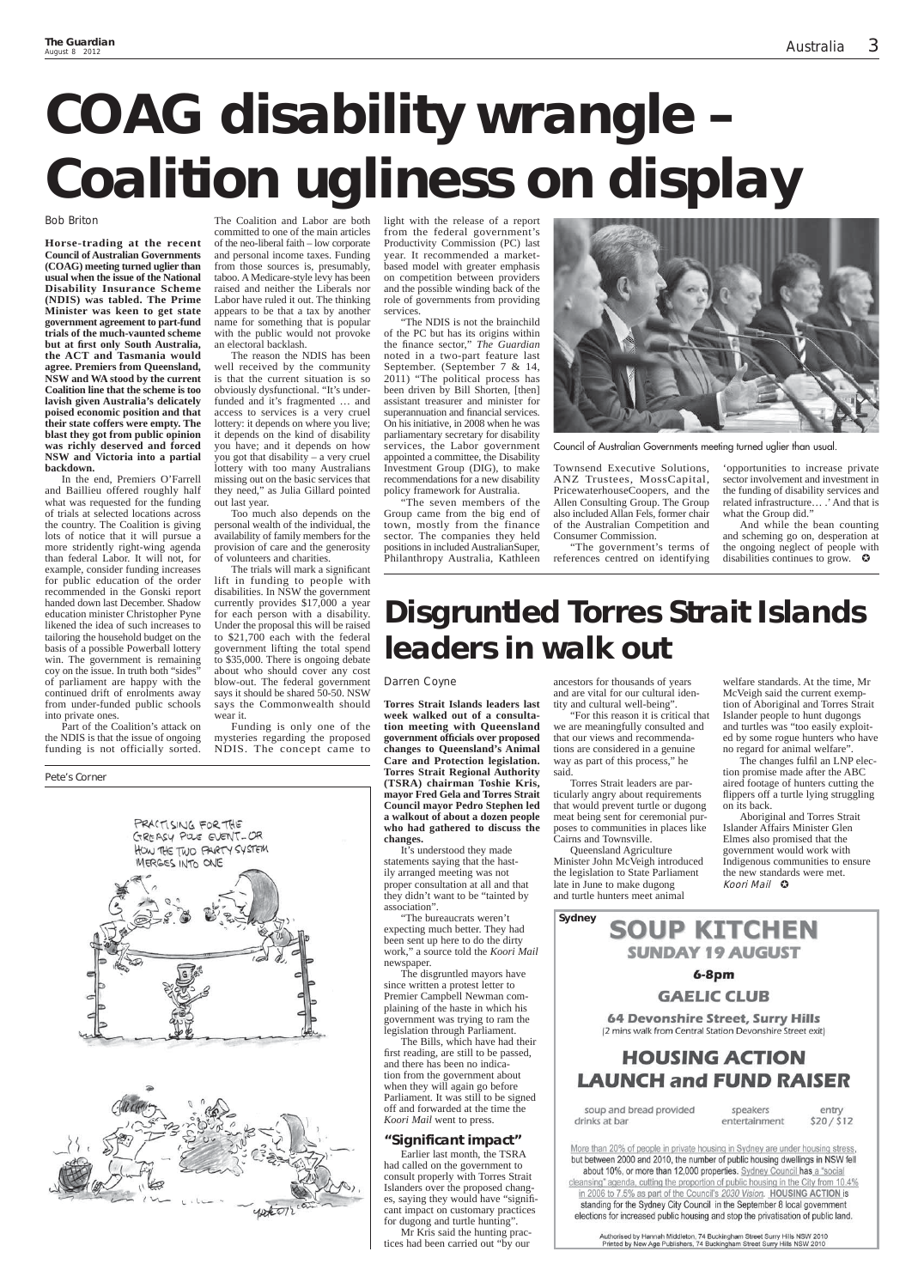**Queensland unions have announced a state-wide strike on September 12 in response to the new Liberal National Party (LNP) government's plans to sack thousands of public sector workers. Delegates from 34 unions at a meeting of the Queensland Council of Unions (QCU) voted unanimously to support the day of industrial action. The date is the day after the Newman movement hands down its fi rst budget.**

The QCU reports Premier Newman as saying more than 4,400 public sector positions had been cut, and at least another 15,000 were expected through to the September 11 Budget. The government has put a freeze on renewing thousands of contracts that come up for renewal at the end of July and in August. It is refusing to reveal how many.

It was confirmed last week that workers at the government‐owned printer GoPrint will be joining the growing queue of unemployed. "The closure is to take effect virtually immediately," AMWU assistant state secretary Danny Doherty said.

QCU president John Battams said the announcement of 2,000 job cuts in the Transport Department on July 31 highlights the need for transparency around the contracts and bonuses of senior bureaucrats.

The QCU has called on the LNP government to respond to claims that some public service chiefs are being paid performance bonuses or other incentives for sacking or "booting out" workers.

... if bonuses or incentives are being offered to meet job cut targets, we need to know which bureaucrats are in line for the bonuses and which departments and how many workers are in the firing line," Battams said.

> now be cut up and flogged off to the highest bidder.

> "These are long-term permanent workers who have families and

"It's a worry if there is a personal financial incentive to sack people, and I hope it's not true."

> They are going to have to wake up and find that they've got no jobs because there aren't any because the public service has been cut."

Firefighters Union Mark Dearlove said the state-wide strike will send a clear message. "Stand side-by-side and let the government know that we're against unfair legislation being pushed through Parliament to bash unions," he said.

The union also accused the government of breaking pre-election promises not to privatise. "The government will strip out the publicly‐owned assets of GoPrint for the benefit of private sector, and then retain just a few workers and say it's not privatisation. That's just sneaky and has been the LNP's tactics with GoPrint all along," Mr Dougherty said.

> "We're against conditions being stripped from our awards and our agreements."

Unions say the day of action will be the start of a long campaign.  $\bullet$ 

"Workers at GoPrint have been a political football over the past few weeks and now the government has revealed its true intention to ignore its 'no privatisation' promise," he said. GoPrint, a 150‐year‐old, publicly‐owned asset, which ensures that important state documents are



Another 50 jobs will go at Q Fleet's vehicle maintenance repair facility in Zillmere, and another 100 jobs at government furniture agents SDS.

mortgages. It's going to be a hard time ahead for them," Doherty said.

Public Works Minister Bruce Flegg and Premier Newman "are happy for important government documents to be printed anywhere, which raises alarming security concerns," Mr Dougherty said.

"More importantly, another 200 Queenslanders are now out of work. These are real people…

The FRBEU had supported a reduction of overtime via extra permanent and retained firefighter jobs and a reduction in firefighters' sick leave *before* this budget crisis hit. "We will continue to do so," the officials said. But it remains

"It's time this government looked at the human impact of its political agenda," he said.

## **Strong support for state-wide strike**

Allison Welch from the Teachers Union said their 44,000 members support the day of action. "We have to fight to represent the people that are in our classrooms, the next generation of Queenslanders," she said.

Likewise it remains firmly opposed to any reduction to safe and effective minimum staffing levels.

President of the United

The FBEU has notified the Industrial Relations Commission of a dispute and requested that FRNSW take no action in the meantime until the matter is heard.

Meanwhile the union has advised its members to follow well established arrangements irrespective of any direction or order to the contrary from FRNSW management.  $\bullet$ 

Phil Blair from the construction union said builders are supporting the campaign. "We're not just going to stand by and let [Campbell Newman] undo everything the unions have done in this state," he said.

said CFMEU QLD/NT Safety Officer Andrew Ramsay.

"The asbestos in these sheds came to light after a fire in one of the switch boards caused the sheeting to be broken and exposed the fibres to the workers involved.

Nurse Karen Shepherd said public sector cuts will put extra pressure on the health system. "If people out in the communities are losing their jobs it has a domino effect because what happens is that they can't afford to go to a GP and get medications," she said.

"The union is concerned that many electricians may also have been exposed during fit-out of these

"So they leave things too late and you can just see how this effects everybody - it's a ripple effect."

"The incident also raises questions about the validity of Material Safety Data Sheets on building products coming from other countries, which the CFMEU will be investigating further," said Mr Fraser. **O** 

# **Qld unions plan state-wide strike**

# **NSW firefighters fight funding cuts**

# **Asbestos alert**

**Nothing is sacred when it comes to the budget-slashing O'Farrell government, not even when the lives of people are at stake. The Liberal premier has ordered Fire and Rescue NSW (FRNSW) management to cut employee-related costs by \$25 million per annum. According to the Fire Brigade Employees Union (FBEU), "The only way this can be achieved is by cutting overtime, wages, conditions and/or jobs."**

The union said the savings required exceed the entire FRNSW overtime bill, so even the complete elimination of all overtime (an impossible goal) would still not be enough to avoid job cuts.

Management has developed a number of strategies to meet the government's cost-cutting. The centrepiece is taking stations off line at different times, putting public lives and property at risk.

And contrary to Commissioner

Mullins' repeated and very public assurances, the Department plans to jettison safe and effective minimum staffing levels of four by preparing to order crews of only two to

respond on pumping appliances. "Stand by for bag-loads of management spin about safe crewing levels being needed on the fireground, but not on a truck," the union warned.

Commissioner Mullins has urged the union to work with him "to avoid the prospect of workforce reductions".

The union has been in discussions with the Commissioner and expressed its preparedness to consider *different* ways of doing things, but has ruled out cutting existing award wages or conditions. This leaves a reduction in overtime as the only option left before job cuts.

opposed to taking permanent stations off line as a cost-cutting measure.

It rightly asks, once started, where would it stop? Does anyone seriously believe that the Department will continue to run with 630 permanent relieving staff when it can simply close a station instead? "It is not the answer – it is the start of a race to the bottom and a guarantee of more job cuts, not less."

> **The CFMEU has become aware that the Bechtel Construction Pty Ltd site on Curtis Island near Gladstone, Queensland, has imported buildings that have been made from converted shipping containers. They have been assembled in Indonesia and supplied by the international company METITO Pty Ltd, to house the Motor Control Centres for the Sewage Treatment Plant.** "CFMEU members on the Bechtel job on Curtis Island have voted unanimously to demand the company remove the sheds from the Island and send them back to Indonesia. Work will not be carried out in that area of the site until the sheds are removed," said Assistant Divisional Secretary and National OHS Officer, Lindsay Fraser. The internal linings of the sheds consist of asbestos cement sheeting/ tiles on the walls, floors and ceilings. This has been confirmed by testing. "As we are all aware the importation of asbestos products has been banned through the Customs Act in Australia since 31 December 2003,"

sheds before the alarm was raised."

CFMEU Construction National Office is alerting members around Australia, particularly on remote job-sites, of the possibility of illegal dumping of this type of converted shipping containers for use as offices or sheds on those sites.

"The CFMEU is alerting OHS Officers and members in all branches to check their sites for imported products of this kind and alert their employers to the potential hazards.

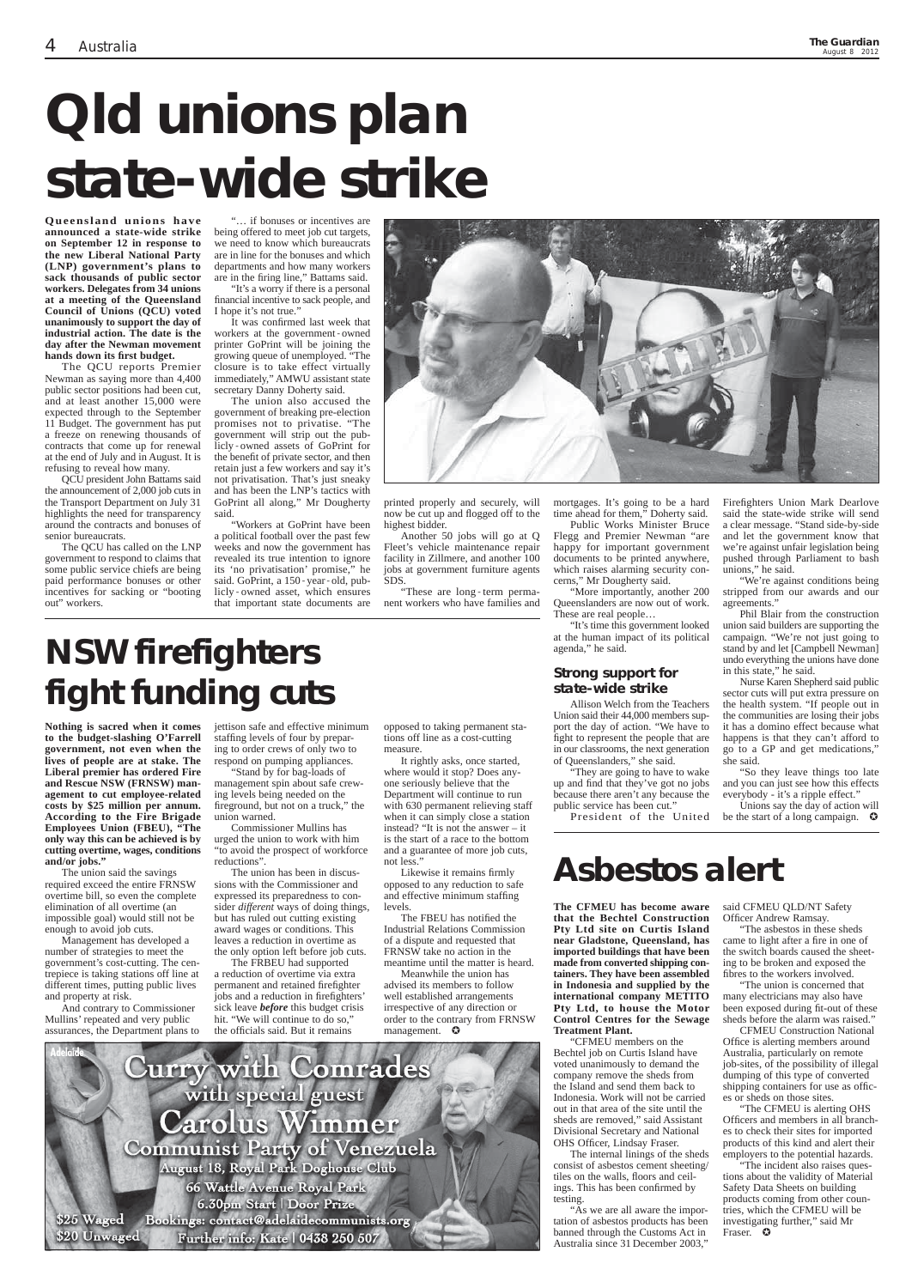Richard Titelius

**On June 20, West Australian Upper House Greens Member of Parliament Alison Xamon brought on her motion to have a moratorium on the fracking of unconventional gas until a transparent and effective regulatory framework and comprehensive environmental assessment regime was introduced.**

In the debate, the Liberals directly supported fracking. The Nationals who had some concerns, still supported their Liberal coalition partners. They did so in purely economic terms, ignoring the scientific literature on the negative impacts that gas fracking has on the environment, greenhouse gas emissions and functioning of the human body.

The ALP joined forces with the Liberals/National Party, claiming that the geology of WA is different to that of the USA, and therefore it would

be safer than over there to manage WA's unconventional gas extraction and processing.

Greens Upper House MP, Alison Xamon, however, is determined not to give up the fight against gas fracking. She spoke at a public meeting of more than 50 people on July 31, which was convened by Greens MLC Lyn McLaren in the port city of Fremantle. Xamon outlined strategies to keep the issue bubbling until the next time a moratorium on gas fracking in WA can be proposed.

specifically linked to fracking. These include effects on the respiratory, cardiovascular, kidney and endocrine systems which can effect breathing and cause skin irritation, cell mutations, infertility and reproduction problems and cancer.

This includes applying political and public pressure on the Environmental Protection Authority to undertake assessments of gas fracking which consider the full range of science available. It should include issues of public health and safety, long- and medium- term effects on the environment, and especially greenhouse gas emissions and their known effect on climate change.

Doctors for the Environment

spokesman Dr George Crisp addressed the public forum on the known and suspected risks and hazards of gas fracking. The reasons why there is an emphasis on *suspected risks* said Dr Crisp, is that without rigorous scientific testing one cannot categorically state that conventional gas mining is hazardous or dangerous – especially in regards to the chemicals used as proppants\* in the gas fracking process.

> \*A proppant is the material used to keep induced hydraulic fractures open, during or following a fracturing treatment. Materials used include naturally occurring sand grains, resin-coated sand or high-strength ceramic materials like sintered bauxite.  $\bullet$

The chemicals can affect ground and surface water or become airborne as a gas passing its way into the bodies of human beings and other living creatures in the area.

These contaminants come not only from the chemicals pumped down exploratory wells but from stirring up dangerous chemicals which, for millions of years, have laid thousands of metres below the surface.

Dr Crisp said that science knows what effects certain chemicals have on the various functions of the body but little or no research has been done

This is especially true of the various chemicals used with the proppants such as toluene, ethylbenzene, benzene and one of the most carcinogenic compounds known – 4-nitroquinoline-1 oxide which rapidly depletes healthy body cells and induces cancerous tumours.

Dr Crisp also spoke of high concentrations of ozone around some well heads in the US which exceed levels of ozone found over some US cities. High levels of ozone are linked to respiratory illnesses including asthma.

The world should be looking at renewable energy systems to generate energy rather than the non-renewable energy systems which the current capitalist paradigm is concentrating on.

Jamie Parker said, "we need to build on the campaign – not just against nuclear weapons, but the campaign against the nuclear cycle." Nuclear energy is being pushed as environmentally friendly. Denis Doherty said, "The major parties are keen on giving welfare to the arms corporations. We want the money spent her on good things. We don't want another Hiroshima." Valery Yarynych was involved in the missile crisis in 1962. He said we must act, "to remove a finger from the trigger, reduce the launch readiness of all missiles. And then, to move more firmly on the path of deep cuts in nuclear arsenals."  $\bullet$ 

Though new investment in renewable energy has outstripped that of nonrenewable energy in recent years, it is not happening fast enough as the recent power blackout in India shows. This phenomena is not confined to India and has happened in a number of countries including US, China and Australia.

**Sunday August 19 from 1pm** 74 Buckingham St Surry Hills Sydney

The Communist Party of Australia calls on community groups, trade unions, farmers and other activist groups to continue their fight to bring a moratorium to fracking for coal seam, shale and tight gas. We should be working towards the phasing out of extraction, and conversion to sources of environmentally sustainable renewable energy.

# "What the frack" **Unconventional gas and its place in WA's energy future**

# **Hiroshima Day 2012**

ADELAIDE: Members of the Port and West Adelaide Branches of the CPA marked Hiroshima Day 2012 with another banner drop in their district – this time from the Jervois Bridge at Glanville. The banner calling for an end to uranium exports out of Port Adelaide has particular relevance given confirmation that Australian uranium was used in the crippled reactors at the Fukushima nuclear power plant. The people of Japan have suffered considerably from their government's obsession with nuclear power and still live with the awful legacy of the dropping of US atomic bombs on Hiroshima and Nagasaki at the end of World War Two. Australia's uranium exports are enabling the proliferation of nuclear weapons with exports to India set to free up other resources for that country's nuclear weapons program.

PERTH: In Western Australia Hiroshima and Nagasaki Day was commemorated at the James Street Amphitheatre with speeches and special screenings of the animated Japanese movie *Nausicaa* – which presents a post apocalyptic vision of the world after a nuclear paradigm gone wrong and contains references to a struggle for peace, the activists who fight for it and the toxic effects on plant and animal life. There was also a screening of the original 1950s' movie of Godzilla demonstrating how nature points out the folly of man. Perennial anti-nuclear and peace activist Jo Vallentine addressed the gathering on the example of the reactor failure at Fukushima and the radioactivity which escaped into the water and atmosphere and continues to plague the

surrounding region. Other speakers included anti nuclear activist Mia Pepper who called for a mine closure plan for the one uranium mine still going ahead at Wiluna in the state's northeast as the significant cost of closing down and remediating the site should not be born by the state. The final speaker was Nic Broderick, an associate professor in media at Murdoch University, who spoke of the traumatic effects on the survivors of the nuclear holocaust at Hiroshima and Nagasaki.

SYDNEY: Participants in the commemoration in Hyde Park on Sunday August 5 enjoyed a lively performance by Japanese dancers Soran & Taiko and music by the Debbie Tennant. The main speakers were Greens MP and uranium spokesperson Jamie Parker, NSW President of the Construction Forestry Mining Energy Union Rita Mallia, Denis Doherty from the Anti Bases Campaign and retired Russian colonel Valery Yarynych. Welcome to Country was given by Aboriginal Elder Millie Ingram.

# **Sydney Hiroshima Day BBQ**

\$15/\$5 Please bring a plate – Meat supplied

For more information: Tom 96998844



Comrades in Adelaide hang a banner over Jervois Bridge.



Sentiment at the rally in Sydney is clear.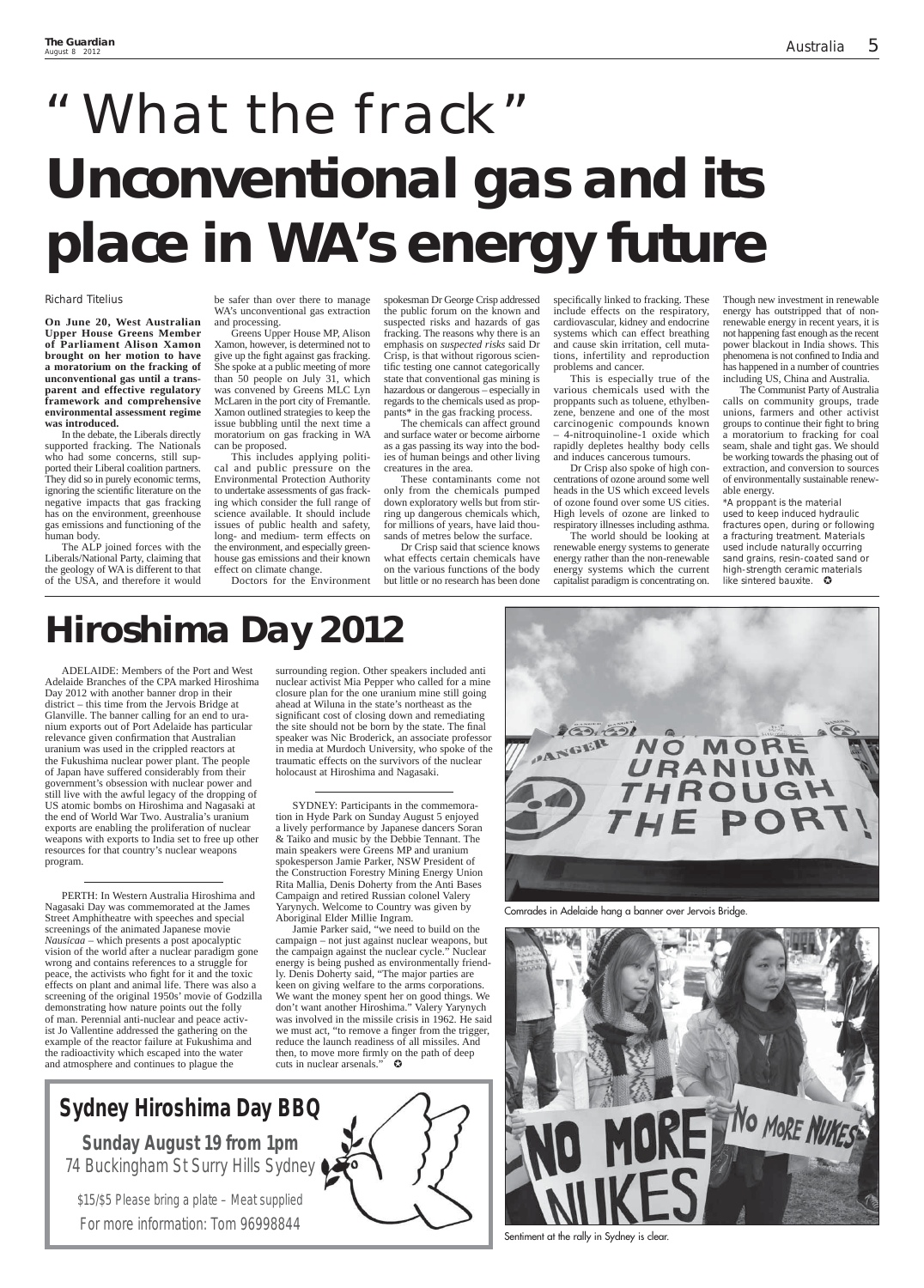*RT:* Russia's decision to veto this latest [third] resolution has caused consternation and widespread criticism of Moscow's stance – is Russia supporting the Assad regime?

*Vitaly Churkin:* Of course not. It is all about what needs to be done in order to settle the crisis. Unfortunately, the strategy of our Western colleagues seems to be to try to whip up tensions in and around Syria at every opportunity.

And this time they took the occasion of the need to extend the mandate of the monitoring mission in Syria and attached a number of unacceptable clauses to their draft resolution. So, we needed to veto together with China that unacceptable draft to allow Kofi Annan more space to work on the document which was adopted by foreign ministers of a number of countries of the so-called "action group", which calls for setting up a transitional national body and that requires of course a dialogue between various parties.

So, in this context, to introduce a resolution which would only entail pressure and almost inevitable sanctions on the Syrian government did not look like a good idea to us at all and we blocked the decision, which in our view was counter-productive.

*RT:* So, Moscow is not supporting the Assad regime, but America, Britain and France say Russia's failed the Syrian people – how do you react to that?

*VC:* You know, they are quite good and bad and loud about their propaganda. I think that's what they have been doing by criticising Russia and China stridently. Today it was the British and French [UN] permanent reps who went out of their way, unfortunately, piling all sorts of falsehoods on the foreign policies of Russia and China. They should focus more on the need to help Kofi Annan.

Unfortunately, they have not done anything all in order to set in train a productive and positive process in Syria. Instead, they have been working with the so-called "Friends of Syria".

In fact, this is a group of countries who are enemies of the Syrian government, I would not call them the enemies of the Syrian people, but

There is much more geopolitics in their policy in Syria than humanism. Unfortunately, the practical consequences of their policies are that the conflict and bloodshed are not abating.

certainly those who want to topple the Syrian government, disregarding the consequences which are extremely tragic; such a policy inevitably entails [tragedy] because the government or President Assad is not simply one individual or a group of individuals.

They represent a certain segment of the Syrian population, of a certain power structure, which has existed there for decades. To break it would cause and is causing considerable trouble and bloodshed. To reform it through dialogue would be a much more reasonable line of action and this is what Russia has been advocating.

*RT:* But dialogue has not achieved anything so far. Isn't there now an overwhelming global sense that something has to be done to stop the killing of innocent people – what about intervention on humanitarian grounds, is that not acceptable to Moscow? I know that Moscow is very concerned about Chapter 7 [UN Charter – authorisation of force in relation to threats to peace] leading to perhaps military intervention. But what about some form of intervention to stop the killing?

*VC:* In a way, the monitoring group which we are trying to maintain is a way of political intervention – of practical intervention – in trying to deter violence. Unfortunately, it has not happened, it has not been successful.

You said the dialogue has not achieved anything. The problem is the dialogue has not started yet. The opposition groups refuse to enter into dialogue with the Syrian government, which says it is prepared for dialogue. They should try that offer of the Syrian government to enter into dialogue. And this is a major missing link, a major impediment in the way of Kofi Annan's activity.

You know, humanitarian intervention unfortunately only sounds humane, but the fact of the matter is that any military intervention for whatever reason is inevitably going to cause more bloodshed.



And we know those greatest humanists in the world – US and UK – intervened in Iraq, for instance, citing all sorts of noble pretexts, in that particular case – non-existent weapons of mass destruction. What it caused – 150,000

civilian deaths alone, to say nothing of millions of refugees, displaced persons and the whole dislocation in the country. So, don't be duped by humanitarian rhetoric.

*RT:* You've mentioned geopolitics and I understand you mentioned the fact that what's happening in Syria is going to spread to Iran eventually. Can you explain that? That Iran is the eventual goal?

*VC:* I did refer to Iran, but in a slightly different context. I would not rule out that then they would move on to Iran, but I was not referring to that. In my remarks at the [Security] Council of the United Nations earlier today I was referring to their clear interest. And this is a major motivation of their policy and their effort to topple President Assad – in curbing Iranian influence in the Middle East and that entire region.

And it is also a major motivation of the other Middle Eastern fighters for democracy - Saudi Arabia and Qatar – who are concerned about what they see as Iranian interest; in Bahrain as well. They claim the Shia protests there are sort of Iranian-sponsored even though some observers – including your colleagues and journalists who have experience on the ground – believe that it happens to be genuine protests against the system which is not entirely democratic, to put it mildly.

So, a clear geopolitical dimension is there

in the policies of a number of countries, who are extremely aggressive vis-a-vis Syria. And it has nothing to do with the interests of the Syrian people.

*RT:* What is the worry for Moscow, all these geopolitical implications you've explained so clearly, why is Moscow so worried about this? In what way could Moscow be affected?

*VC:* We are not worried about geopolitical implications even though we believe that greater confrontation with Iran is hurting, is unnecessary and we are directly involved in efforts to resolve peacefully the problem of the Iranian nuclear program. And this growing tension between Iran, the West and the Saudis is not helpful.

Our concern is that the Syrian people have to suffer the consequences of this geopolitical struggle and our concern is that the focus of everybody's policy must be to the benefit of the Syrian people. And the only way they can put an end to this tragic conflict is to get to the negotiating table.

And there is a good ground, there is a document which was a consensus document adopted by the "group of action" – foreign ministers in Geneva – two and a half weeks ago which says that a transitional national body needs to be set up and it cannot be set up by sanctions, it cannot be set up by putting more pressure on just one side – the Syrian government which is claiming that it is ready for such dialogue, it has designated its representative for such a dialogue. But so far the interest from the opposition is not there and we see extreme opposition groups; armed opposition groups resorting to more and more violence and even terrorist attacks like the one we saw yesterday in Damascus. This is not to say that the Syrian government has not resorted to excessive violence at times, they made very serious mistakes and blunders over the months but the time to end it is now. Unless we want to continue it for years, [we need to] enter into a dialogue. *RT:* Russia has really stuck by its principles of non-intervention. Is there not a danger of being isolated, bearing in mind the continual vetoing of the sanctions of the UN Security Council and the supplying of military hardware to Syria. Of course Moscow says it is not being used against civilians, but what is it to do for

### Vitaly Churkin, Russia's ambassador to the UN.

# **"Don't be duped by Western humanitarian rhetoric on Syria"** Interview with Russia's UN ambassador

**The opposition groups refuse to enter into dialogue with the Syrian government, which says it is prepared for dialogue.**

Former UN secretary-general Kofi Annan announced last Thursday that he would not be renewing his mandate as UN-Arab League special envoy to Syria when it comes up for renewal at the end of August. "The increasing militarisation on the ground and the clear lack of unity in the Security Council, have fundamentally changed the circumstances for the effective exercise of my role," he told the media.

UN Secretary Ban Ki-Moon, took aim at divisions on the Security Council: "The persistent divisions within the Security Council have themselves become an obstacle to diplomacy, making the work of any mediator vastly more difficult."

The White House made the same point more bluntly, directly attacking Russia and China for their failure to support action against Syria's president Bashar al-Assad. Russia and China have on three occasions vetoed a UN Security Council resolution on Syria. US, NATO, Israel, Saudi Arabi, Qatar and the Arab Group are preparing to bypass the UN and openly take military intervention.

In an exclusive interview with Russia Today, Vitaly Churkin, Russia's ambassador to the UN, explained Russia's position, what is going on in Syria and why he thinks the conflict has spread beyond that country's borders.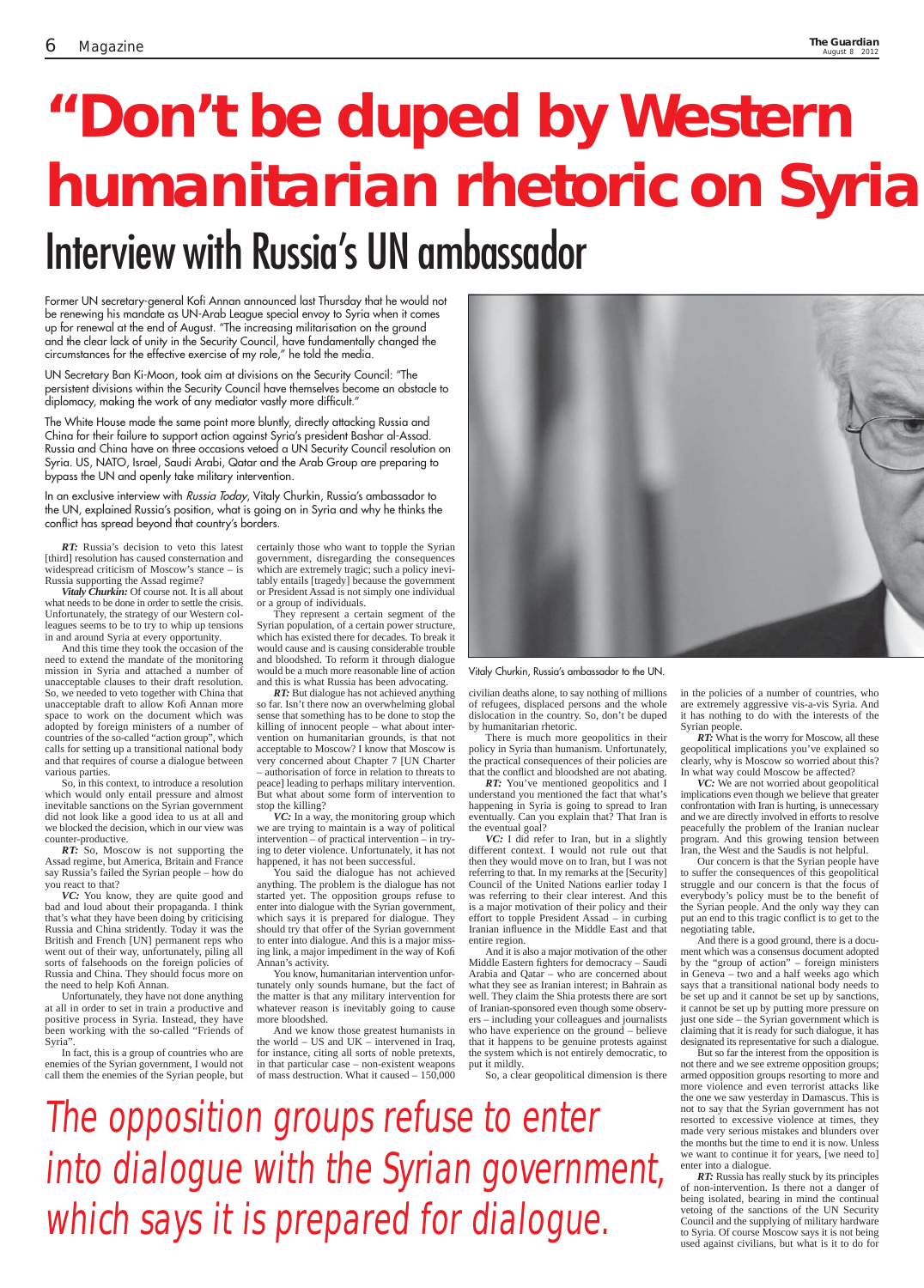Russia's reputation and, indeed, its relations after this crisis is over?

*VC:* We'll see. I think doing the right thing and not simply following somebody's catastrophic policy is something which makes me proud and something which eventually will be born out as the right course of action and the right policy under these very difficult circumstances.

*RT*: Can we talk about what happens next now? No agreement in the UN Security Council, but Russia has said that it would like to see the extension of the UN observer mission to Syria. But the monitors haven't made any visible impact on the mission so far. So what's the point in keeping the mission alive when so far it has failed?

*VC:* What would be the point of their parture? We think that we have at least more chances to get objective information if it is there. If the situation were to improve, they would be on the ground already, so, they would be able to participate more actively in the political process and also in dealing with the humanitarian situation. Pulling them out is going to entail negative consequences. Unfortunately, now and again we seem to be entering another diplomatic battle. Now we are going to have a discussion about really making it a technical rollover without loading it with political conditions and implications. Footnote: After Russia and China vetoed the Western-backed UN Security Council resolution, US Ambassador to the UN Susan Rice said that the United States and its partners "have no choice but to look to partnerships and actions outside of this Council to protect the Syrian people." Information Clearing House

And about vetoes – if I am not mistaken, the US has cast 60 vetoes on the Palestinian issue alone. So, why don't you question my American colleagues about the impact of the image of the US in the Middle East of those continuous vetoes? Sometimes even vetoing their own presidential and secretary of state's public statements. So, the veto is a part of the UN Charter and there is nothing wrong about casting it when you feel the need to do so.



The issue was specifically discussed at the meeting with the leaders of the countries. President of Vietnam Truong Tan Sang has recently held talks with prime minister Dmitri Medvedev in Moscow and president Putin in Sochi. Cuban leader Raul Castro met with Putin in Moscow earlier this month. A little earlier the president of the Republic of Seychelles, James Michel made an unequivocal statement.

"We will give Russia the benefits in Cam Ranh, including the development of military cooperation," the president of Vietnam told the media.

# **"**



## Lyuba Lulko

**The Russian government intends to restore the military-technical support of its ships at the former military base in Cam Ranh (Vietnam), Lourdes (Cuba) and the Seychelles. So far, this is not about plans for a military presence, but rather the restoration of the crew resources.**

The intentions were announced on July 27 by the Russian Navy commander viceadmiral Viktor Chirkov. "At the international level, the creation of logistics points in Cuba, the Seychelles and Vietnam is being worked out," Chirkov was quoted by the media.

> "The Russian Federation has fulfilled all terms of the agreement. And even more. I shut down not only the Cuban Lourdes but also Kamran in Vietnam. I shut them down because I gave my word of honour. I, like a man, have kept my word. What have the Americans done? The Americans are not responsible for their own words. It is no secret that in recent years, the US created a buffer zone around Russia, involving in this process not only the countries of Central Europe, but also the Baltic states, Ukraine and the Caucasus.

Cuba, which has a US military base in Guantánamo Bay and is protesting against the deployment of new US bases in Colombia, wants to acquire an ally in Russia to be able to contain the United States.

Seychelles in the Indian Ocean has always been in the zone of Soviet influence. In 1981, the Soviet Navy helped the government to prevent a military coup and before the collapse of the USSR the Soviets had a constant presence in the area. In June of 2012, at the opening of an Orthodox church in the capital city of Victoria, James Michel spoke of Russia's role in combatting piracy and supported the Russian idea to build a pier in the port of Victoria, designed for the reception of the naval warships from the Russian Federation.

As for the influence, judging by the words of the Russian President, Russia is also actively growing in this regard. As we can see, the Pacific, Atlantic and Indian Oceans are involved. This is not only for geopolitical reasons, but the growing economic presence of Russia in those regions. For example, "Gazprom" is actively working on offshore Vietnam. In the Caribbean, it also participates in the construction of a Meso-American pipeline and field development in Venezuela. An ammunition plant is under construction in Cuba.

Following the statement by the viceadmiral, Russian foreign ministry and defence ministry made it clear that they were talking about rest and replenishment of the crews after the campaign in the area and not military bases. It is clear, however, that Russian warships could do both without

Slightly bridged, for full text visit english.pravda.ru Pravda.Ru **C** 



special arrangements, given the positive attitudes of the leaders of these countries towards Russia.

> A file photo taken in 1982 shows a Soviet Union submarine docked in Cam Ranh Bay.

It is worth mentioning Putin's statement at the G20 meeting in June. After the meeting with US President Barack Obama, Putin made a sudden harsh statement to the press: "In 2001 I, as the President of the Russian Federation and the supreme commander, deemed it advantageous to withdraw the radio-electronic centre Lourdes from Cuba. In exchange for this, George Bush, the then US president, had assured me that this decision would become the final confirmation that the Cold War was over and both of our states, in getting rid of the relics of the Cold War, would start building a new relationship based on cooperation and transparency. In particular, Bush convinced me that the US missile defence system would never be deployed in Eastern Europe.

"The only response to this could be an asymmetric expansion of the Russian military presence abroad, particularly in Cuba. In Cuba, there are convenient bays for our reconnaissance and warships, a network of the so-called 'jump airfields.' With the full consent of the Cuban leadership, on May 11 of this year, our country not only resumed work in the electronic centre of Lourdes, but also placed the latest mobile strategic nuclear missiles 'Oak' on the island. They did not want to do it the amicable way, now let them deal with this," Putin said.

It is obvious that Russia will not stop simply at "resting" their sailors in the area.

Now back to the statement of Chirkov. Americans have not officially resented it. For example, the Pentagon spokesman George Little said that Russia had the right to enter into military agreements and relationships

with other countries, as does the United States, according to France Press Agency. The reason is simple: American analysts believe that Russia now cannot afford to create its own military bases.

The Americans talk about Russia's lack of influence, money and the actual fleet. Western media quoted an "independent expert on defence" in Moscow, Paul Fengelgauer. He said that Russia does not have the necessary naval resources to provide constant presence outside its territorial waters, as it has only 30 major warships that serve five fleets. Therefore, the possibility of placing an additional station does not mean the expansion of sea power by Russia.

This is largely an objective assessment. But since the crisis in the West in 2008, Russia has begun to recover part of its navy. The loss was not that great – about a quarter of the Soviet reserve. We should also consider fleet modernisation. Chirkov said that this year Russia's naval forces can be replenished with another 10-15 warships, including destroyers and nuclear submarines.

However, one should start with a solid contractual basis. Take, for example, agreements on mutual defence that the US has with the Philippines, Japan, Colombia, and Mexico. In the presence of such agreements military bases cannot be challenged as a military expansion. Russia has room to grow – of the 16 military bases operating in the Soviet era, today there is only one left – Tartus in Syria, or two, if we consider the base in Sevastopol.

# **Russia to revive army bases in three oceans**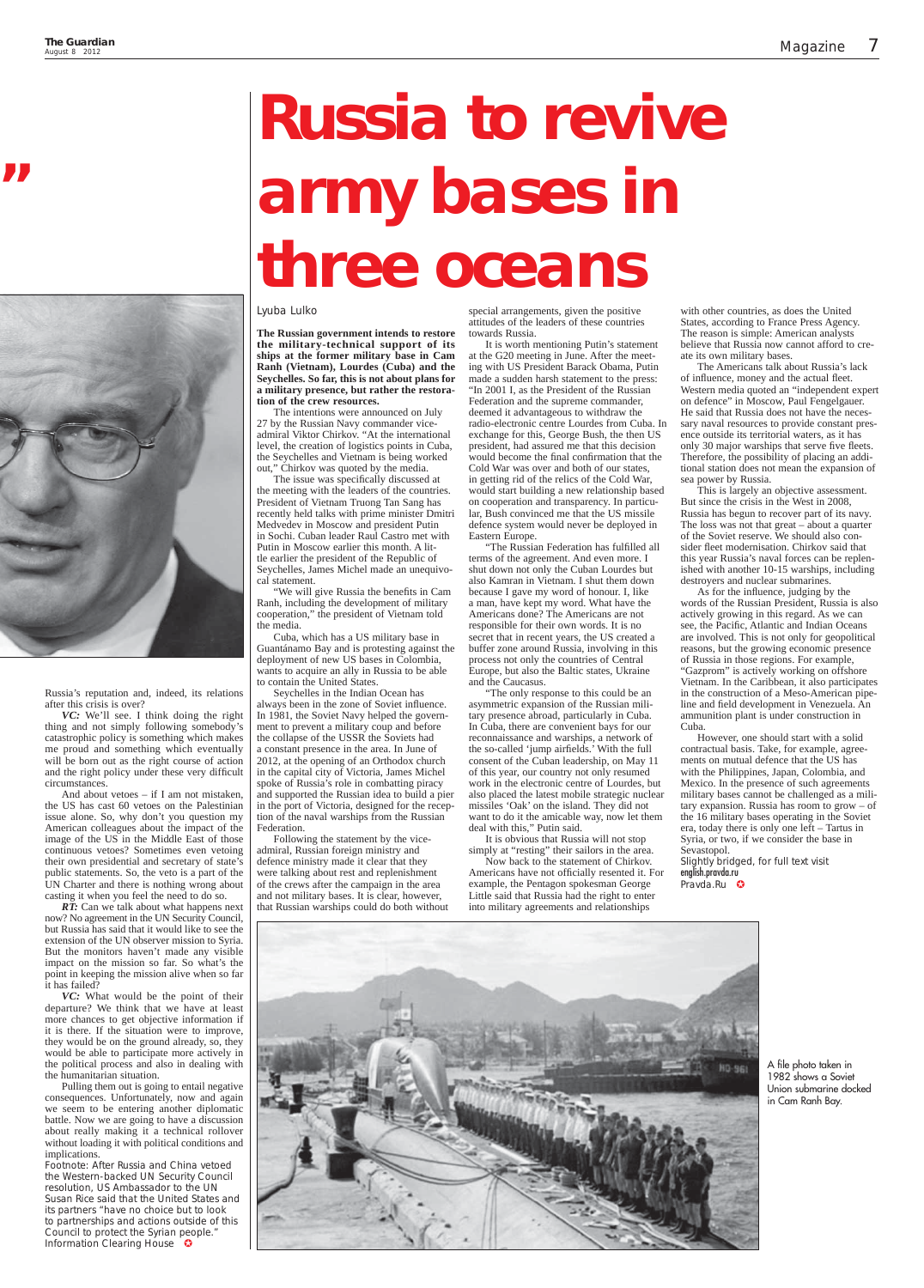### Emile Schepers

**On July 22, a car accident in Cuba killed dissident leader Osvaldo Payá, head of the Christian Liberation Movement, and a Cuban colleague, and injured a Spaniard and a Swede who were riding in the same car. The incident illustrates the degree to which anti-socialist dissidents in Cuba are linked to important political circles both in the United States and Europe.**

The accident happened near Bayamo in Eastern Cuba. The Spaniard, Angel Carromero was driving, and a Swedish political activist, Jens Aron Modig, was dozing in the front seat. Payá and another Cuban dissident, Harold Cepero, were in the back seat. According to Cuban police reports, the car was travelling at a high rate of speed when, having ignored warning signs, it hit a patch of road where the pavement had been taken up and was temporarily replaced by dirt surface with loose gravel.

Carromero seems to have hit the brakes suddenly, causing the car to skid and slew off the road and collide sideways with a tree. The side of the car was bashed in, and Payá was killed instantly, while Cepero died in hospital as the result of an embolism. Modig and Carromero were slightly injured and treated, but also required to give testimony to Cuban authorities.

The propaganda machinery in dissident circles in Cuba and also in the United States immediately went into high gear. Payá's family was cited as claiming the car had been hit from behind and driven off the road. Bogus websites even showed a photo of the supposed damage to a car, but it was a completely different car, not even the same colour. The head of the US National Endowment for Democracy put out an op-ed claiming that Payá had been murdered by the Cuban government. Republican Party candidate Mitt Romney jumped into the fray, hinting at political murder.

Payá, whose moment of glory had come in 2002, when he presented a petition to the Cuban People's Power parliament calling for a referendum on structural changes (a petition which was rejected), had been seen as marginal to Cuba's small scale dissident movement lately.

> That is unfortunate. It is time to defund entities like the National Endowment for Democracy, and sit down over mojitos and talk, for heaven's sakes. People's World  $\circledcirc$

But on July 30, the two survivors of the crash spoke to reporters, telling them that there was no second car that had bumped them from behind or driven them off the road. It was an unfortunate accident. Those who have followed imperialism's 50-year campaign to reverse the Cuban Revolution can predict that no mere infusion of truth or common sense will prevent the "Castro murdered Payá" line from taking on a life of its own.

The accident does raise important political questions. First of all, what was a leading Cuban dissident doing blazing along the highways of Cuba in the company of Carromero and Modig? They are not your ordinary tourists, although they came into Cuba (deceptively) on tourist visas.

Jens Aron Modig is the head of the youth branch of the Swedish Christian Democratic Party, a right-wing junior



member of the conservative coalition that currently rules Sweden.

Carromero is a leader of the youth branch of the People's Party, or PP, the right-wing party of Spanish Prime Minister Mariano Rajoy. The PP has roots in the Franco-fascist period in Spain, and the PP's former Prime Minister, Felipe Aznar, is one of the leading anti-Cuba politicians in Europe; he has been quoted as hinting that former Cuban President Fidel Castro should meet the same fate as Gadaffi of Libya.

Moreover, there are claims that on their way to hook up with Payá in Cuba, the two Europeans had met in the United States with the International Republican Institute and

the National Democratic Institute, dependencies of the National Endowment for Democracy and recipients of US taxpayer money directed to the purpose of overthrowing the Cuban government, as well as those of other left-leaning Latin American countries. And as if to drive home the point, Modig, in Havana, said he recognised that bringing in money to give to Cuban dissidents was illegal and apologised for so doing.

Modig said that the money was for establishing a youth branch of Payá's organization.

So there you have it: Connivance on the part of major US and European political entities connected to major power centres in funding efforts

'One of the first tasks of the new Papua New Guinea government must be to suspend logging under SABLs and review and amend legislation so that communities are protected from the rapacious appetite of foreign-owned logging and agriculture companies," Paul Winn, Forests Team Leader with Greenpeace, said in a statement. Winn, who referred to SABLs as "national scandal" also urged Australia to provide "financial and technical assistance to develop a National Land Use Plan with the key objectives of protecting customary land rights and maintaining forest resources for future generations." A recent study found that between 1972-2002, nearly a quarter of the Papua New Guinea's forests were already lost or degraded by logging, a situation which has likely only worsened in the last ten years. www.mongabay.com

to destabilise Cuba, and working through so called "independent" Cuban dissidents.

On July 26, anniversary of the attack on the Moncada Barracks and a major holiday in Cuba, President Raul Castro stated for the umpteenth time that his government is ready to meet with the United States government and talk about anything at all, but on a basis of equality. A US State Department spokesperson immediately belittled the offer.

On its website Next boasts that "Everyone at Next is thrilled to be playing a very special part in the London 2012 Olympic Games and Paralympic Games."

Lord Wolfson is reported to take home around £800,000 a year – over £3,000 a working day – but his employees are on rock-bottom wages

# **Cuba crash reveals dissident links with European politicians**

### Osvaldo Payá.

# **Foreign companies stripped PNG of community-owned forests**

# **A bit rich**

Jeremy Hance

"That shows how far capitalism has moved from Henry Ford who wanted his employees to be paid enough to buy his cars." Morning Star  $\circledcirc$ 

**Eleven percent of Papua New Guinea's land area has been handed over to foreign corporations and companies lacking community representation, according to a new report by Greenpeace. The land has been granted under controversial government agreements known as Special Agricultural and Business Leases (SABLs), which scientists have long warned have undercut traditional landholding rights in the country and decimated many of Papua New Guinea's biodiverse rainforests. To date, 72 SABLs have been granted – mostly to logging companies – covering an area totaling 5.1 million hectares or the size of Costa Rica.** "While logging has driven the spread of SABLs, oil palm development has been used as its justification," the Greenpeace Report, *Up for Grabs*, reads. "However, only nine SABLs (311,000 hectares) are controlled by listed oil palm or biofuel companies. Most companies that hold subleases or development agreements over SABLs have no prior experience with agricultural development."

Currently 75 percent of the land in question is owned by foreign corporations, mostly in Australia and Malaysia. Companies from these two countries now own over three million hectares of Papua

New Guinea forest, many of them for up to 99 years. Companies mostly chop down primary rainforest for raw logs to be shipped to China, causing log exports to jump 20 percent in 2011 alone.

The report dubs SABLs as "the greatest alienation of land from its people in the history of Papua New Guinea." The Pacific nation is unique in that 97 percent of land is communally owned.

According to Greenpeace, lax governance, corruption, and predatory companies allowed for the massive land grab. Last year, following rising criticism, the government suspended any new SABLs and issued a Commission of Inquiry, whose report is set to go public later this year.

As many of the forests are logged, Greenpeace fears they will then be converted to oil palm plantations, a process which is already begun in parts of Papua New Guinea.

The report warns that a new code of conduct for the oil palm industry is urgently needed to avoid the deplorable deforestation and indigenous rights abuses seen in Malaysia and Indonesia.

SABLs have not only disconnected communities from their traditional land and imperilled biodiversity, but, according to the report, could also become a massive greenhouse gas source.

"If these SABLs were logged

and then deforested, almost three billion tonnes of CO2 would be released – this is equivalent to Australia's total CO2 emissions for the next six years."

The report sees possible hope in a government change-over in Papua New Guinea. A recent agreement has ended a long stalemate over competing Prime Ministers.

### Richard Bagley

**Workers at Britain's official Olympic clothes supplier are on the warpath over poverty wages as low as £2.60 [A\$3.85] an hour at the fi rm.**

Its boss gloated after revealing bumper profits for the first six months of 2012 – and predicted they'd hit £575 million [A\$852m] to £620m [A\$920m] by the year's end.

That's £10m-15m more than previous estimates with the difference put down to the manufacturer and retailer's high profile supplying Team GB's suits and those of thousands of support staff at the Games.

But its workers beg to differ and union GMB rounded on austerity-loving Next boss Simon Wolfson after he declared, despite

the evidence, that Britain is not in recession.

GMB reported that Next had advertised for £2.60-an-hour apprenticeship posts, £4.42-an-hour warehouse jobs for 16- to 17-yearolds and store work for £4.98. For over-21s it offers a mean £6.08 – the national minimum wage.

The union is demanding living wage rates of £7.20 an hour, rising to £8.30 in London.

GMB regional secretary Paul Maloney said, "Wolfson's own employees cannot afford to shop in his stores given that he pays them so badly.

### Sydney

# **Public Meeting: Nuclear South Wales? Resisting O'Farrell's Uranium Push**

**Thursday August 16 6:00pm - 8:00pm Tom Mann Theatre** 136 Chalmers Street Surry Hills (Near Central Station Devonshire St Exit)

In March the NSW government passed the Mining Legislation Amendment (Uranium Exploration) Act 2012, overturning a 26-year bi-partisan ban on uranium exploration in the state. The Beyond Nuclear Initiative is holding a public meeting to allow the community to hear from key stakeholders and discuss the potential social and environmental impacts of the government's decision.

#### **beyondnuclearinitiative.com**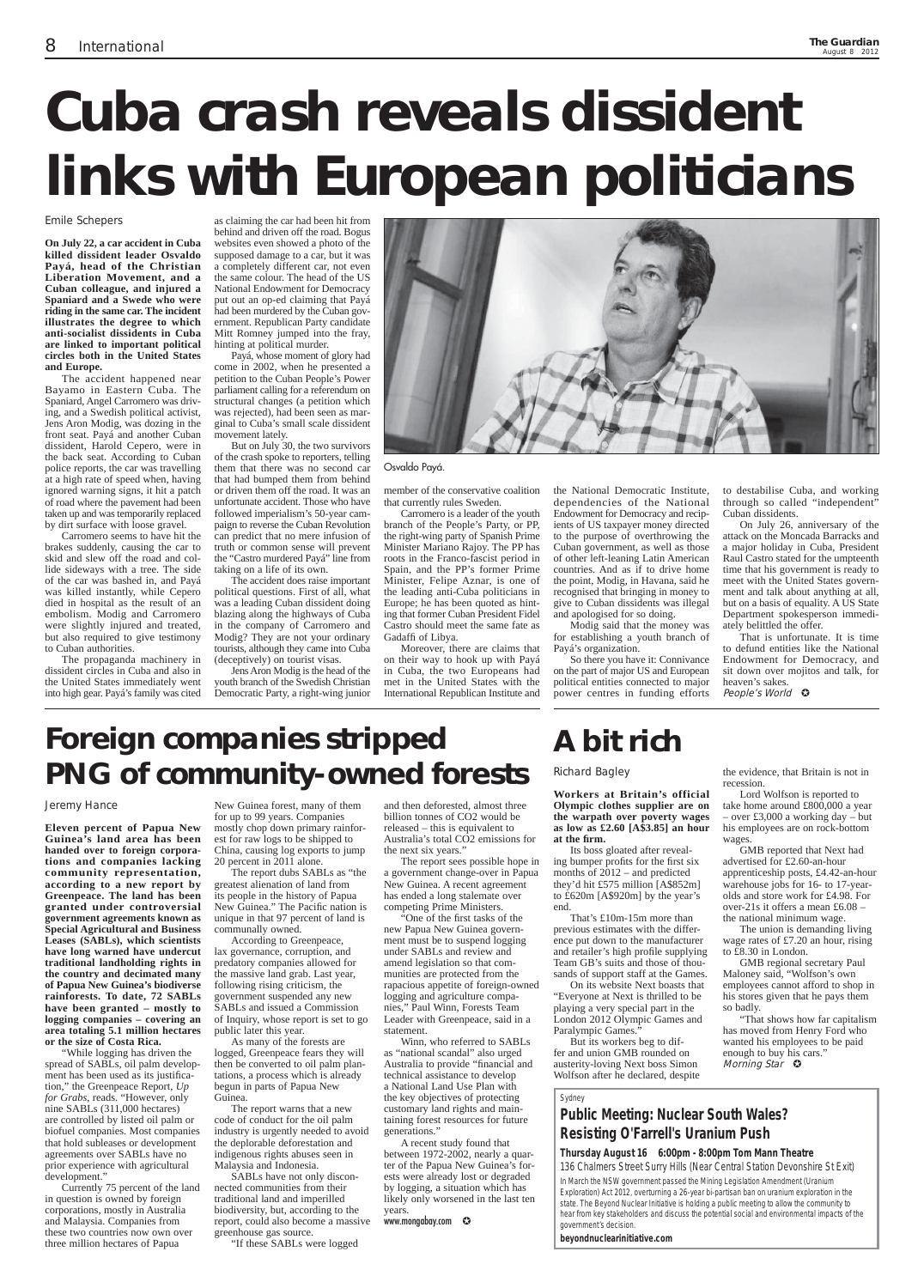**On Monday July 31, the steelworkers at the Aspropyrgos Steelworks returned to work following an heroic nine-month strike (272 days). They conducted a rally, lifted their fi sts and held carnations in their hands. They implemented the decision of their 20th General Assembly, which took place on the Saturday. The assembly stated that they would suspend their strike**  and continue to fight using other **forms of struggle.**

On Friday July 20, the government attempted to break their strike by using its state forces whose brutal attack included the use of chemicals, beatings and arrests.

The strikers, along with all the members of the trade union board of the "Greek Steelworks" headed by the president of the trade union Giorgos Sifonios entered the gate in a coordinated and organised manner as true winners of the nine-month strike.

Prior to this the employer posed outrageous offensive demands and was backed by riot police forces. He demanded that the workers enter the factory one by one, showing the police their identity cards and waiting for the employer's permission to enter the territory of the factory.

The decisiveness of the steelworkers forced the employer to yield.

We fuelled an unprecedented solidarity movement from every corner of Greece and from many countries worldwide. We organised more than 50 activities, meetings, concerts, book presentations, activities for children and women in front of the plant. We celebrated together Christmas, the New Year's Eve, Carnival and Easter. Through our struggle we became 'one family', as workers should be.

The riot police forces as well as the remaining police forces were withdrawn and the workers entered the factory on their own and headed to their posts applauded and cheered by those present: "this nine-month strike will not be forgotten". "The steel is hardened by blood and sweat, the steelworkers will not surrender", "struggle, rupture, overthrow, the steelworkers lead the way".

The proposal from the board of the trade union to suspend the strike and continue fighting by using other forms of struggle was presented by the president of the board, Giorgos Sifonios and adopted by the vast majority of the assembly.

The report stated: "272 days ago, when Manesis [the owner] blackmailed us forcing us to choose either a five-hour workday or 180 dismissals we held an assembly and unanimously

decided to go on strike. We did what every honest, self-esteemed worker and their class should do.

"Our action was rich. We organised 20 General Assemblies of the Union, where we collectively assessed the situation and decided upon our next steps. All the members of our families participated in the struggle, both women and children.

"Thousands of workers came to the gates of the 'Greek Steelworks' factory, young people, pensioners, pupils, students, workers from all over the world…. All over Greece as well as in tens of cities abroad there were hundreds of meetings and solidarity action.

"Its rich experience and conclusions will be used in future struggles.

"What have we achieved through our struggle? Our struggle put in the forefront the strength and the value of the united class struggle, the greatness and the strength of workers' solidarity. It demonstrated vividly who produces the wealth and who steals it.

"At the gate of the 'Greek Steelworks' factory the clash of the two opposing classes, of the two opposing worlds and civilisations was vividly demonstrated.

"They did not manage to divide us, no matter how hard they have tried, because we worked based on the principle 'one for all, all for one'. All the state apparatus, the government, the parties of capital, the class judicial system, the mass media, tens of riot police forces' buses, tens of police cars and hundreds of secret police officers were coordinated in order to protect their boss, Manesis, and to strike a blow against their enemies, the workers, strikers.

"Manesis will soon bring back to the table the demands to change the working hours and the salaries that are defined by our collective agreement. He has withdrawn them temporarily due to the strike.

"We return to work by our own decision and will, in an organised, coordinated manner, holding our heads high.

"We thank from the bottom of our hearts all the workers in Greece and all over the world who for nine months supported our struggle morally and materially. We would especially like to thank PAME (All Workers' Militant Front) that helped us throughout our struggle, day and night, and will continue supporting us in the future. It supported in practice all our decisions and initiatives, it spread the message of the heroic steelworkers all over Greece and across the world. This is why the opponent slanders it and fights it on a daily basis.

"We return to work with our head held high and continue fighting for the satisfaction of our demands, using other forms of struggle." Communist Party of Greece (Abridged) Full text available at

inter.kke.gr

# **Greek steelworkers fight on**

Naturally, the conservative national press, plus international media such as the CNN network and Spain's El País, part of the Prisa consortium, are part of the Bolivian destabilisation operation. However, in spite of Washington, which scorns the intelligence of the millenary indigenous culture, Bolivian authorities and the people are fully aware of every move made by their adversaries to turn around the process of change underway in the nation, where serenity and an appropriate response at the right time and in the right place are paramount. The conspiracies against Bolivia, similar to those instigated in Paraguay and Venezuela and Ecuador, to cite certain countries which are constant US targets, will not be able to achieve their objective because Evo has sufficient popular support to deal another defeat to his enemies. Granma **O** 

**USA**: On July 31, the US State Department again included Cuba on its arbitrary, unilateral list of "countries which sponsor international terrorism." The US keeps Cuba on this list to try to justify its illegal blockade of its small, peace-seeking socialist neighbour. The US continues to do everything it can to limit Cuba's financial and commercial transactions and to strangle its economy, all with the ultimate aim imposing a regime which responds to US interests.

**ECUADOR**: Cristhine Assange, mother of the founder of Wikileaks, Julian Assange, speaking in Quito, said that her son has the support of the Australian people, but the government of his country is a lapdog of the USA. Julian remains in the Ecuadorian embassy in London, after requesting political asylum to this South American country on June 19. His mother is in Ecuador to highlight the risk her son faces of being extradited to the United States, even of being sentenced to death penalty for revealing compromising cables for Washington. Cristhine met with Foreign Minister Ricardo Patiño and President Rafael Correa. During her conversation with Correa, she said that a grand jury to investigate her son to try him had been created in the United States, and referred to the possible cancellation of his passport by the Australian government.

**INDIA**: Thousands of people, some travelling hundreds of kilometers, took part in a five day sit-in organised by the four Left parties – Communist Party of India (Marxist), Communist Party of India, All India Forward Bloc and Revolutionary Socialist Party. It began in New Delhi on July 30, against price rises and to demand the right to food through a universal public distribution system. The general secretaries of the four parties addressed the sit-in on the first day. They said the government should give people access to cheap food grain. At a time when 82 million tonnes of food grain is stored, it is grave injustice to deny people access to food and let it rot. They also demanded a halt to export of food grain at subsidised rates.

**VIETNAM-RUSSIA**: Vietnamese President Truong Tan Sang made a five-day official visit to Russia at the invitation of his Russian counterpart Vladimir Putin. The aim of the visit was to strengthen the comprehensive strategic partnership and traditional friendship between the two countries and boost their multifaceted co-operation. Vietnamese and Russian relations in the 21st century were established and made official by the signing of the joint declaration on the Vietnam-Russia strategic partnership in March 2001 during the Russian President's visit to Vietnam. The ties between the two nations have developed into long-term strategic partnership based on equality and mutual benefit. Since 2008, the two countries have maintained an annual Diplomatic-Security-National Defense Strategic Dialogue at a permanent Foreign Ministerial level and to date, the two countries have signed more than 60 co-operation documents promoting the development of Vietnam- Russia relations. Vietnam is currently studying the possibility of signing a free trade agreement with the Tariff Alliance (Russia, Belarus and Kazakhstan).



Steel factory workers shout slogans during a rally in Aspropyrgos.

# **The attempted US siege of Bolivia**

### Patricio Montesinos

**THE exacerbation of internal social disputes, tense relations between the governments of Santiago de Chile (Chile) and La Paz (Bolivia) in the context of their maritime disagreement, and press revelations as to US bases possibly being installed on the Paraguayan border with Bolivia are all evidence** 

**of a clear Washington plan to besiege this nation.**

Recent events related to Bolivia demonstrate that the US government is plotting the overthrow of President Evo Morales, with the aim of derailing the process of integration underway in Latin America, which is contrary to the empire's hegemonic interests, in the wake of the recent coup d'état against Paraguayan President Fernando Lugo.

The United States believes that Bolivia could now be the weakest link in the chain currently linking a significant group of countries immersed in revolutionary processes and the defence of the sovereignty and independence, and in which nobody wants a repeat of

Washington's former domination in the region.

Political analysts are saying that in this new perverse plot, the US government has the backing of the right-wing government in Chile, which has adopted a harder position against its neighbor Bolivia, and the Paraguayan pro-Federico Franco coup organisers financed by the Pentagon and US secret services. Press reports a few days ago revealed that an ultra-right deputy implicated in Lugo's overthrow negotiated the installation of US military bases on the Paraguayan-Bolivian border with the Barack Obama administration. To date Washington has not reacted in the context of this dangerous news, as is the case when it is engineering destabilising acts or military aggression anywhere in the world, but it is true that there is no smoke without fire, as the saying goes.

The US conspiracy also includes internal acts of subversion in conjunction with Bolivia's weakened and discredited traditional Right, directly implicated in the recent police mutiny in this country,

and in the exacerbated indigenous conflicts in Tipnis, utilised to create an image of chaos and weakening of support for President Morales' executive.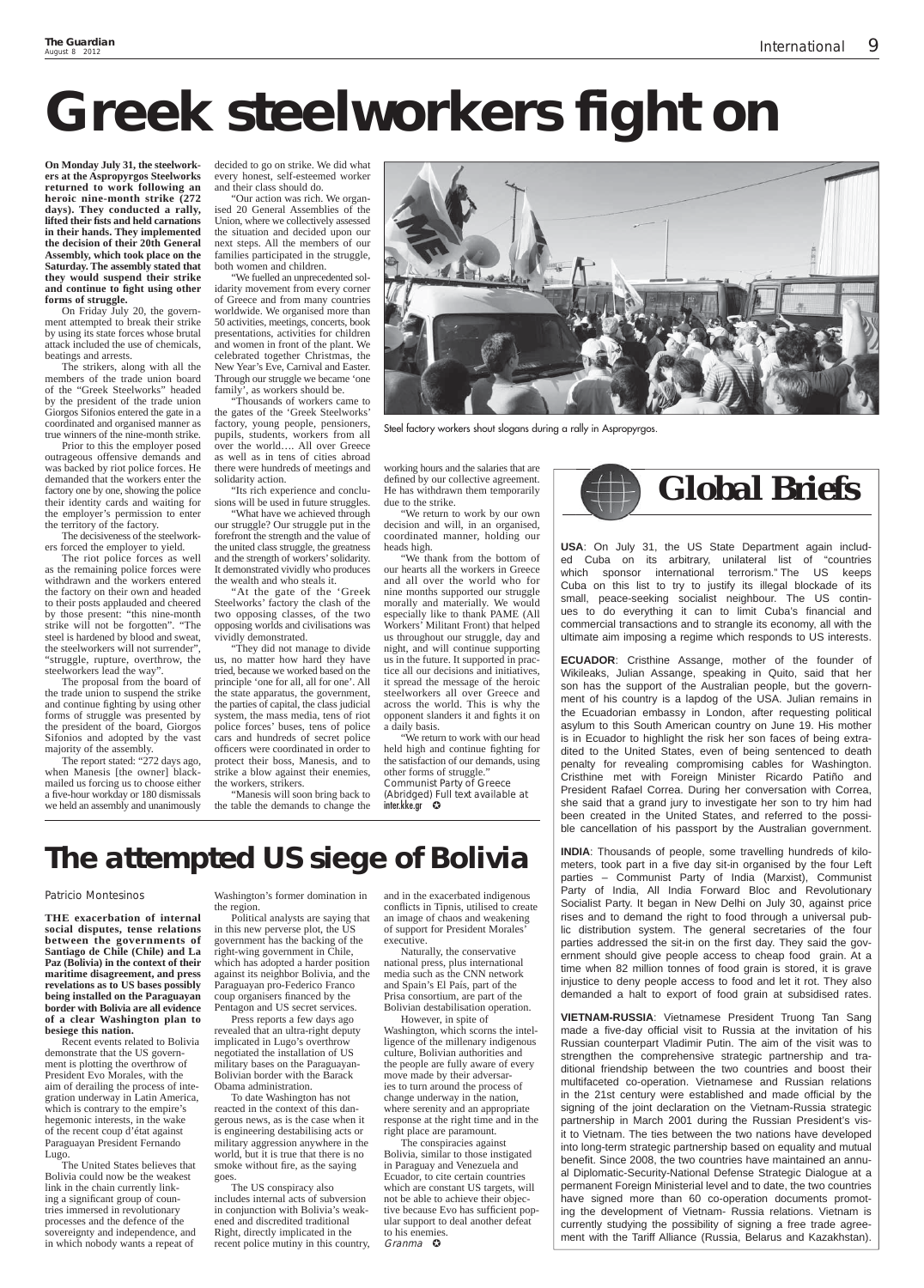# **Assault on the vulnerable**

**Tory cuts kill. It's a stark truth proved by the shocking case of Christine and Clive Arnold, who are living under the shadow**  of a benefit cut that threatens their home, **Christine's health - and even her life.**

The attacks on disability benefits are not the Coalition's biggest cuts but they are surely the most shameful.

They are a naked assault on the group least able to defend themselves. They are a measure designed to drive millions into misery, poverty, illness and an early grave.

There is no justification for them on financial grounds – not when the government can find bottomless billions to bail out the banks.

There is no justification for them on the grounds of fairness. Never mind the right-wing lies – disability benefits aren't supporting millions of work-shy scroungers, they're a vital safety net that brings a measure of dignity and security to society's most vulnerable.

And there is no justification on economic grounds, not when benefits such as the Disability Living Allowance (DLA) help disabled people to work.

The benefit cuts are a false economy - just like the closure of Remploy factories employing thousands of disabled people, and just like the rest of George Osborne's cuts. [George Osborne is the British Chancellor of the Exchequer –government's treasurer.]

The rows of empty seats, left bare by corporate sponsors while locals are denied tickets, are a final insult on top of a long list of injuries.

Poverty, unemployment, soaring rents and crowded housing all remain. And so do cuts to education and benefits – and police brutality and racism, the spark that lit last summer's flames.

They mean more misery, more fear and more despair. Growing poverty and growing dole queues. And ultimately a toll in human life among the victims who can't or won't struggle through in the face of the Con-Dems' vicious class war.

## **No surprises**

At times this summer it has felt like a matter of not if the riots would return to London but when.

As the temperature rose and the Olympic security crackdown took full effect there was unrest in the air – and no wonder.

> The greed backfired during five hours of desperation for the young and old, not least families who had no way to feed their children on a day out which should have been a pleasure.

The people's games? As if. Morning Star  $\ddot{\mathbf{Q}}$ 

The bean feast inside the Olympic Park is a stark contrast to the situation on the streets outside, where a year on from the rioting almost



nothing has changed.

Some of London's poorest boroughs got a lick of paint to avoid offending the delicate sensibilities of tourists.

But the Olympics are just one more a reminder that the state will squander billions on corporate extravaganzas while slashing spending on those who need and deserve it.

Twelve months after police shot Mark Duggan dead there is no sign of any answers and no sign of his killers being brought to justice. And so there is no sign of the justified anger over his death being assuaged, or of the Metropolitan Police being forced to tackle the problem of the racists and thugs it harbours in its ranks.

In this heated climate it will only take one more spark to ignite another inferno - one that would come as a shock, but not as a surprise.

# **Visa cardsharps**

If there was any better example of the corporate desire to profit from every nook and cranny of our lives it is the spectacle reported of thousands of fans imprisoned in Wembley Stadium without access to food or drink.

The coal that will be used to fill the newly constructed coal terminals is expected to come from new mines in the Gunnedah basin and Narrabri districts of northern NSW. These new mines will come at a huge cost to the Leard state forest where it has been approved to clear 5,500 ha of native forest to make way for Nathan Tinkler's new Maules Creek mine along with another new pit and the expansion of another, all into the Leard forest.

> Visa sealed a deal with Olympic bosses that gave it sole rights over all payments made by card during the Games.

> And that meant closing down all the cash machines at Wembley because they would hand a few pennies per transaction to competitors.

much for those government officials who tell us we are facing a disastrous future from the effect of climate change and we all pay a bit more now for basic items to live on because of the carbon tax, while the very same people are doing their best to approve more coalmines!

# **Is the coal industry bubble in NSW about to burst?**

**At this stage it is an even bet. I would say the focus now is on developing new coalfi elds in the Gunnedah basin but here in the Hunter valley the signs are around indicating a possible slowdown in mine development and mineral exploration. The new mega pit that Coal and Allied plan to open at Muswellbrook ironically called Mt Pleasant is still not happening as of this moment. With the Australian dollar being traded as high as it is and plummeting coal prices I think that the investors in these projects are getting the jitters about the prospects of good returns on their money and are backing projects somewhere else.**

> Yes, there is some financial loss being taken at the moment, so Caltex is off to Asian climes to enhance its profit margins. They are not really interested in Australia's national interest, except as a market. But in future all energy sources will be more valuable; where there's a will there's a way, so it is perfectly feasible for Australians to make an industry like this pay.

Just last week the local papers here in the Upper Hunter were talking about Wambo Mining's plans to possibly offer 50 redundancies to its workers if the situation there doesn't improve by the end of the month. I would add that Wambo isn't the only mine that is having a good hard look at just how they are travelling at this point in time. The current price that the miners are getting for their coal loaded at the terminal in Newcastle is around \$84.00 Aust a ton, well down from this time last year.

On top of the ever increasing production costs, high Australian dollar

and falling coal prices, the mining companies have now been handed a 5.52 cent per litre reduction in the amount that they can claim in their diesel fuel rebate. Some of the bigger coalmines here near Muswellbrook use as much as 2 million litres a week so the reduced rebate will certainly be adding a bit of pain to their added list of woes!

All of the coal mined in the Hunter Valley is railed to the port of Newcastle where it is loaded onto bulk carriers. The port has seen massive expansion over the past five years or so but the exporters have hit a snag recently with the NSW government planning department turning down a plan to build another coal terminal called T4 (Terminal 4).

T4 would add another 120 million tons of export coal to the port's maximum capacity of 253 million tons. It is expected that in around another six to eight years there will be around 300 million tons of coal exported from Newcastle. Some of the investors in these coal projects are looking at the Chinese economy which is showing signs of flattening. They are now considered risky business ventures.

The total annual output of this trio of evil will be around  $3\overline{0}$  million tons over a 30-year lifespan of the mines. The Maules Creek mine will be the first fly-in-fly out coalmine in NSW. With all this added coal coming

onto the world market from both NSW and QLD mines it doesn't say

It is high time that we Australians had a bigger say in the amount of foreign investment and foreign ownership of our recourses. I am fully behind the idea that our power stations and coalmines should be nationalised with 100 percent ownership by the Australian community NOT by foreign corporations. **Tipan**

**Hunter Valley, NSW**

## **Nationalise Kurnell**

**So, Bill Shorten is upset about Caltex's closure of its Kurnell Refi nery, and worried about our future energy security. Well, pardon me for being Captain bloody Obvious, but would it be too much of an imposition for the federal government to actually consider taking over the site?**

The infrastructure and experienced workforce are already there. Under present circumstances, it will cost Caltex some \$260 million to "remediate" the site, and over 600 people will have lost their jobs – their skills gone forever.

Is this too much to ask? That governments actually act with some vision and have some direct control



over the supply and pricing of fuel, in the "national interest"? These days they seem to be more interested in selling the public wealth to pillaging transnationals, than actually doing the work of *governing*.

**Bob Treasure Warrimoo, NSW**

## **Homelessness**

**Rob Gowland's review of** *Home is Where the Heart is* **[***Guardian* **July 25] reminded me of a news item I saw recently about a single mother forced to live in a tent on a caravan park.**

I thought what a ridiculous situation when a woman like Gina Rinehart, who has never done a day's work in her life, can be worth \$20

billion. My friend said to me "Aren't you glad we have got this house?" Yes I'm very glad. I looked across at my big ginger cat curled up on the settee and thought this bloke lives better than the poor woman in her tent.

The same news broadcast reported the latest pay rise granted to members of federal parliament. It never ceases to amaze me how critics of government spending are struck dumb when the pollies are hiking up their own salaries. But at least our local member has donated his rise to a charity.

On seeing this most people would sigh and say that's life. I say no, that's not life, it's the nature of this stupid system.

I sigh and say who wouldn't be a communist.

**Ron Barrett Mt Druitt, NSW**



*The Guardian 74 Buckingham Street Surry Hills NSW 2010*

email: tpearson@cpa.org.au



# DO YOU HAVE SOMETHING TO SAY? Write a letter to the Editor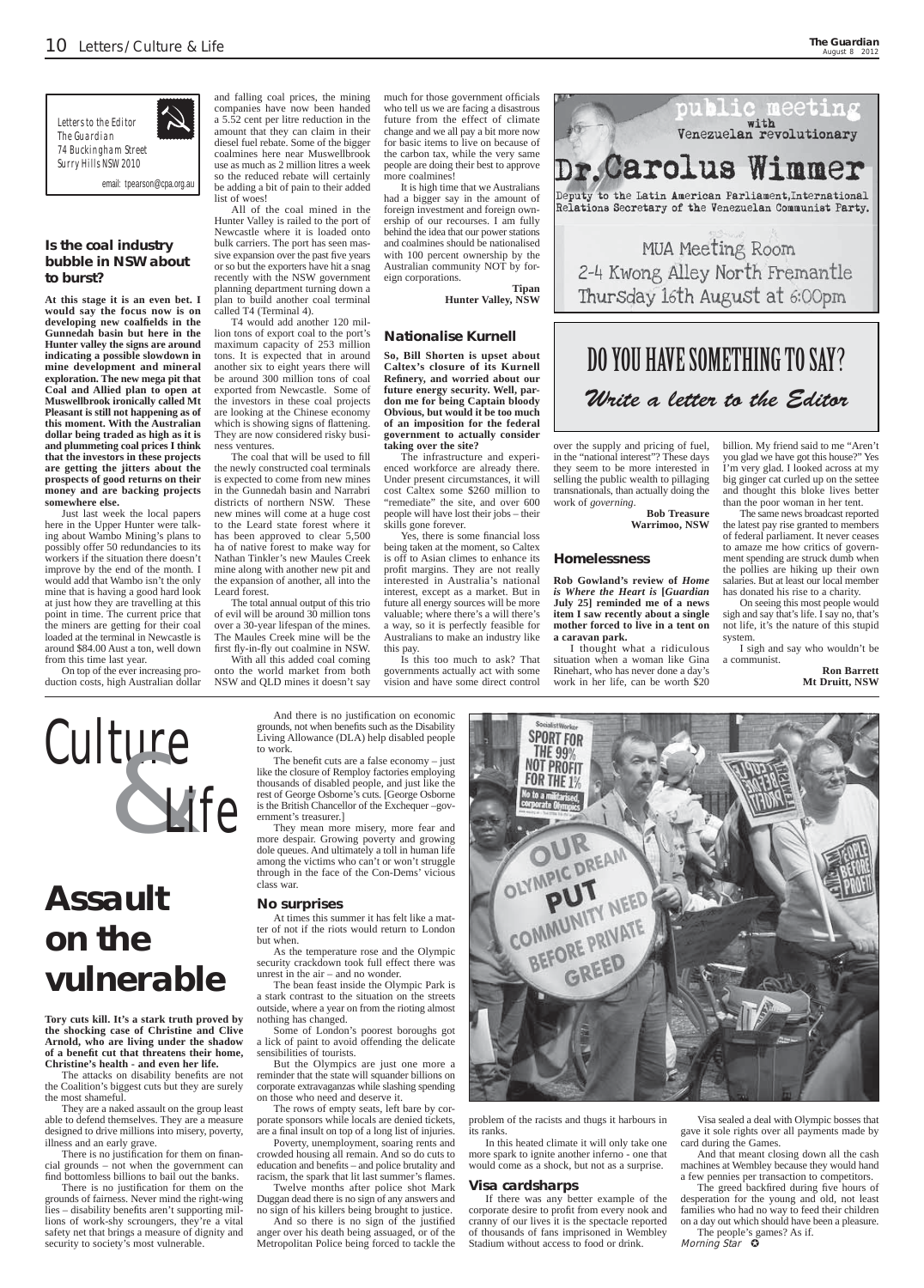# MMM

# *The Guardian* **Editorial Office**

Responsibility for electoral comment is taken by **T Pearson,** 74 Buckingham St, Surry Hills, 2010

74 Buckingham St, Surry Hills, 2010 Ph: 02 9699 8844 Fax: 02 9699 9833 Email:guardian@cpa.org.au *Editor:* Tom Pearson *Published by* **Guardian Publications Australia Ltd** 74 Buckingham St, Surry Hills, 2010

*Printed by* **Spotpress** 24-26 Lilian Fowler Place Marrickville 2204

| Subscription to <b>The Guardian</b><br>$\Box$ 12 months: \$100 (\$80 conc / \$150 solidarity) $\Box$ 6 months: \$55 (\$40 conc / \$80 solidarity) |
|---------------------------------------------------------------------------------------------------------------------------------------------------|
| NAMF:                                                                                                                                             |
| ADDRESS:<br>POSTCODE:                                                                                                                             |
| Pay by □ Cheque ■ Money order (Payable to "Guardian Publications")                                                                                |
| Phone in details on 02 9699 8844<br>Or send to: Guardian Subscriptions<br>74 Buckingham St, Surry Hills, NSW 2010                                 |
| or by credit card: □Mastercard □Visa *\$20 minimum on cards                                                                                       |
| Card# $\_\_\_\_\_\_\_\_\_\_\$ .                                                                                                                   |
| Amount: Expiry Date: / Date:                                                                                                                      |
| Signature:                                                                                                                                        |

Jeff Carter was a photographer, a bushie who criss-crossed the country in search of stories and photographs that illustrated the lives of real people. As he said himself, "the way country battlers toiled and lived fascinated me … in a favoured country like Australia there seemed no reason for the harshness and poverty of their lives. I like to think my images not only prick our social conscience while celebrating the working class, but evoke pride in a way of life that is sadly passing."

Sun 12 Aug – Sat 18 Aug

*Inland Heart: The Photography of Jeff Carter* **(ABC1 Tuesday 14 August at 10pm)** is a little film (it only runs half an hour) on *Artscape* written and directed by Catherine Hunter, but for anyone with an interest in the history of the Australian *people* it is definitely worth watching. In July of 2010, Catherine Hunter and cinematographer Bruce Inglis joined Jeff Carter on a road trip to western NSW. Jeff was keen to renew acquaintances with people he had first photographed in the 1950s. But first they had to find them, not so easy when the person you're looking for is a drover somewhere on the road with a mob of cattle. In October that same year, Jeff Carter died aged 82.

McLaren racing car outfit and a multimillion dollar British communication satellite. So why is it underwhelming?

A socialist and proud of it, Jeff Carter spent sixty years photographing battlers. As he points out with excusable hyperbole in the film, in "half a million or a million photos" that he's taken there are only a handful of scenic shots. (In fact, he left behind a photo archive of over 50,000 images of Australian life, from the bush



to the beach, but always with the emphasis on the people.) His interest was the people he met: he didn't just lob in, snap off some shots and then depart. He lived with them, camped with them, for weeks at a time. His sincerity and genuineness earned him their friendship, which lasted for years, even decades.

> What will be the public opprobrium when one of these superjumbo monsters crashes and all that fuel burns along with the passengers? Airlines today are an indispensible part of modern travel. What will be the effect if it finally becomes clear that operating airlines safely might not be compatible with running them profitably?  $\bullet$



It was to magazines like *People* and *Pix* that he sold his shots and his stories, and from those magazines they often travelled around the world. An exhibition of Jeff Carter's work, under the title *Beach, Bush and Battlers* and drawn from the collection of the State Library of NSW is presently travelling through NSW until the end of 2013. If you live in that State watch out for it.

Charles Bradley 02 9692 0005 odl\_bradley@pacific.net.au

The three-part British series *How To Build* is intended to leave us impressed with the prowess and skill of British manufacturing. Its three episodes deal with the designing, testing and building of the *wing* of the A380 Airbus super-jumbo, the building of a luxury road car by the

I think because there was a time when Britain was the leading manufacturer *in the world*. They made everything that was worth having. But those days are long gone. *Lots* of countries make communication satellites now. Lots of other companies make luxury road-racers. Even Lexus, a Japanese company, makes one that outperforms some of the most famous European marques. And who cares anyway? Such gasguzzling toys for very rich boys are an anachronistic hangover from a time of extravagant consumption.

Britain's only claim to manufacturing fame here is that it makes *part* of the two-storey A380 Airbus. Once, it would have made the whole plane.

Mind you, the bit it makes – the wing – is a massive undertaking in its own right, as this week's episode, *A Super Jumbo Wing* **(SBS1 Saturday 18 August at 7.35pm)** makes very

clear. It is a hefty 17.7 metres from the front to the back, and a whopping 36.3 metres from the fuselage to the wing-tip. The vast wing is used to store the plane's massive load of fuel (as one of the people interviewed points out, if you took it to your local service station to fill up with fuel you would be there *all week.*

The project provides jobs for thousands of British workers in two facilities: research and development at Filton near Bristol, and actual manufacture at one of Europe's biggest factories, at Broughton in north Wales.

Despite the impressive stats, however, the program is so dry that one is in danger of nodding off. It does pick up however when the wing is finished and together with the wing for the other side is transported under police escort to join up with other equally massive convoys bringing together the wings from Britain, the sections of fuselage from Germany, the undercarriage from somewhere else and the engines from somewhere else again, the whole lot to be assembled in a French factory like a giant Meccano set. The images of the huge sections being manoeuvred through small French villages and then fitted together in the French plant are quite impressive.

We have certainly come a long, *long* way from the days of the lone inventor assembling his flying machine in his barn. One thing that is not covered in the film is how people upstairs are expected to get out safely in an emergency. I once saw a television documentary about how planes *could* be made safe against fire but airlines wouldn't do it because of the cost.



Enmore Newsagent 195 Enmore Rd (near Edgeware Rd) Enmore, NSW

This Sydney newsagent regularly stocks The Guardian

# **Every Friday 6pm '***til* **7.45** *Gaelic Club* **64 Devonshire Street Surry Hills**

**www.politicsinthepub.org.au**

**August 10 BRITISH GOVERNMENT AS BIG BROTHER – NEW LAW TO ACCESS THE INTERNET OF ALL ITS CITIZENS – PRIVACY IMPLICATIONS FOR AUSTRALIA John Dowd**, AO, Int. Commission of Jurists; **Stephen Blanks**, NSW Council Civil Liberties

#### **August 17**

**CORPORATE THUGGERY CONTESTING AUSTRALIAN GOVERNMENT – TOBACCO, MINING Pat Ranald**, ACTU; **Tony Maher**, Nat. President CFMEU (mining & energy Division)

#### **August 26**

## **The reinvention of the world: An address by John Ralston Saul**

Evatt Foundation. Sunday 26 August, 5pm. Concert Hall, Sydney Opera House. (\$45/\$35). NOTE THAT THIS IS NOT A REGULAR FRIDAY SESSION OF POLITICS IN THE PUB.

## **August 29**

**The Financial Crisis and its aftermath in the USA and UK: a feminist perspective**

**Diane Elson**, Professor, Essex University. The 5th E.L."Ted" Wheelwright Memorial Lecture. 6pm, Eastern Avenue Lecture Theatre, University of Sydney. NOTE THAT THIS IS NOT A REGULAR FRIDAY SESSION OF POLITICS IN THE PUB.



A Super Jumbo Wing (SBS1 Saturday 18 August at 7.35pm).

# Sydney **AGENT ORANGE JUSTICE**

**Mori Gallery, 168 Day St, Sydney (near Trades Hall)**

### **Exhibit runs till August 11**

Launched by NSW Governor Marie Bashir, Vietnamese Consul-General Mai Phuoc Dzung Part of the international campaign to hold the US (and Australia) responsible for its 10-year chemical warfare against Vietnam, and get it to clean up the toxic mess left in parts of Vietnam's environment and win compensation for the 3 million Vietnamese who are devastated, some of whom are fourth generation victims.

During the show week, there will also be films about Agent Orange, a reading from The Seed (a play by a daughter of an Australian veteran who is Agent Orange-affected), seminars and talks, and sales of books, DVDs and prints.

Organised by Agent Orange Justice – Australia Vietnam Solidarity Network

Contact: info@agentorangejustice.org.au. Phone: Carol 0403 194 174

www.agentorangejustice.org.au